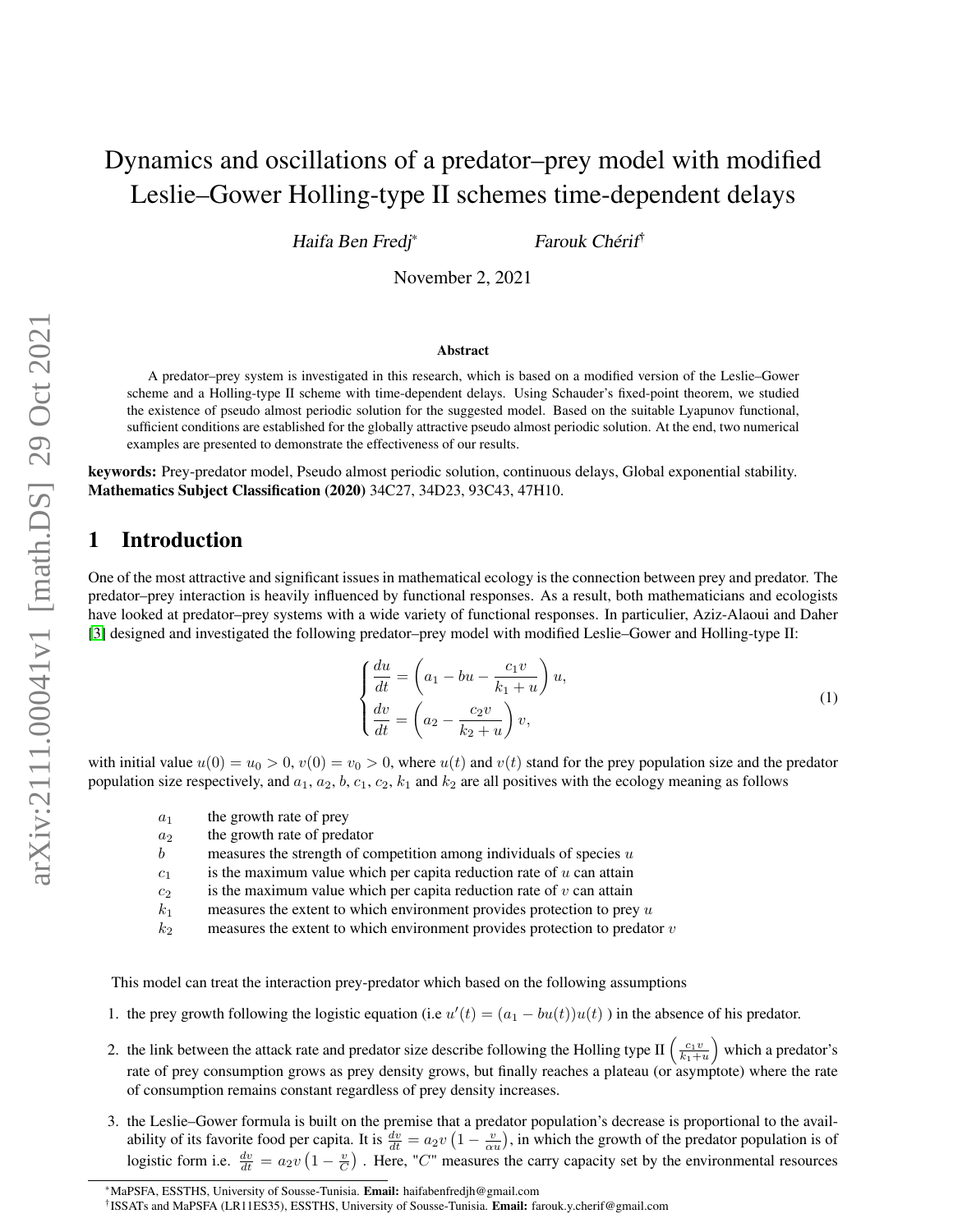and is proportional to prey abundance,  $C = \alpha u$ , where is the conversion factor of prey into predator [\[14,](#page-17-1) [13,](#page-17-2) [20\]](#page-17-3). In the case of severe scarcity, v can switch over to other populations but its growth will be limited by the fact that its most favorite food  $u$  is not available in abundance. This case can be taken care of by adding a positive constant k to the denominator, see [\[2,](#page-17-4) [3\]](#page-17-0).

Many natural and man-made processes in biology, medicine, and other fields now incorporate time-delays, according to current research. Time delays occur so often in nearly every circumstance that ignoring them is ignoring reality. Kuang [\[12\]](#page-17-5) mentioned that animals must take time to digest their food before further activities and responses take place, and hence any model of species dynamics without delays is an approximation at best. It is now beyond question that the influence of time-delay owing to the time necessary to transition from egg to adult stage, gestation duration, and other factors must be considered in a better study. The famous works of Macdonald [\[17\]](#page-17-6), Gopalsamy [\[11\]](#page-17-7), and Kuang [\[12\]](#page-17-5) include detailed arguments for the relevance and use of time-delays in realistic models. As a result, the "Ordinary Differential Equation", which is at the heart of Mathematical Biology, should be replaced by the "Delay Differential Equation".

Furthermore, the occurrence of almost periodic solutions is one of the most fascinating subjects in qualitative differential equations since they may be used to dynamic of prey-predator system [\[15,](#page-17-8) [18,](#page-17-9) [21,](#page-18-0) [22\]](#page-18-1). An extension of the almost periodic function is the pseudo almost periodic function. It was defined in [\[23\]](#page-18-2). It is worth noting that due to their potential applicability in a wide range of fields, almost periodic and pseudo almost periodic solutions have received a lot of attention in the last decade [\[1,](#page-17-10) [4,](#page-17-11) [6\]](#page-17-12).

Roughly speaking, we shall consider the following differential system of predator-prey model which incorporates the Holling type II and a modified Leslie-Gower functional response:

<span id="page-1-0"></span>
$$
\begin{cases}\nu'(t) = \left(a_1(t) - b(t)u(t) - \frac{c_1(t)v(t - \tau_1(t))}{u(t - \sigma_1(t)) + k_1(t)}\right)u(t); \\
v'(t) = \left(a_2(t) - \frac{c_2(t)v(t - \tau_2(t))}{u(t - \sigma_2(t)) + k_2(t)}\right)v(t),\n\end{cases} \tag{2}
$$

where  $a_i, b, c_i, k_i, \tau_i, \sigma_i : [0, +\infty[\to]0, +\infty[, i = 1, 2$ , are continuous functions. The term  $\frac{c_2(t)v(t - \tau_2(t))}{u(t - \sigma_2(t)) + k_2(t)}$  is of this equation is called the Leslie-Gower term and the term  $\frac{c_1(t)u(t)}{u(t-\sigma_1(t))+k_1(t)}$  is the Holling II functional response. Pose

$$
r = \sup_{t \in \mathbb{R}} (\tau_i(t), \sigma_i(t); i = 1, 2).
$$

Denote by  $BC([-r, 0], \mathbb{R}^2_+)$  the set of bounded continuous functions from  $[-r, 0]$  to  $\mathbb{R}^2_+$ . If  $z(.)$  is defined on  $[-r + 1]$  $t_0, \rho$  with  $t_0, \rho \in \mathbb{R}$ , then we define  $z_t \in C([-r, 0], \mathbb{R}^2)$  where  $z_t(\theta) = z(t + \theta)$  for all  $\theta \in [-r, 0]$ . Notice that we restrict our selves to  $\mathbb{R}^2_+$ -valued functions since only non-negative solutions of [\(2\)](#page-1-0) are biologically meaningful. So, let us consider the following initial condition

<span id="page-1-1"></span>
$$
z_{t_0} = \phi, \quad \phi = (\phi_1, \phi_2) \in BC([-r, 0], \mathbb{R}^2_+) \text{ and } \phi_1(0), \phi_2(0) > 0. \tag{3}
$$

We write  $z_t(t_0, \phi)$  for a solution of the admissible initial value problem [\(2\)](#page-1-0) and [\(3\)](#page-1-1). Also, let  $[t_0, \eta(\phi)]$  be the maximal right-interval of existence of  $z_t(t_0, \phi)$ .

## 2 Preliminaries and definitions

Throughout this paper, for all functions  $f \in BC(\mathbb{R}, \mathbb{R})$ , we note :

$$
f^s = \sup_{x \in \mathbb{R}} |f| \text{ and } f^i = \inf_{x \in \mathbb{R}} |f|.
$$

Definition 2.1. *[\[7\]](#page-17-13)*

*Let*  $f \in BC(\mathbb{R}, \mathbb{X})$ *. f is said almost periodic (a.p) if for any*  $\epsilon > 0$ *, there exists*  $l_{\epsilon} > 0$ *, such that* 

$$
\exists \tau \in [a, a + l_{\epsilon}], \forall a \in \mathbb{R}, \quad ||f(x + \tau) - f(x)||_{\mathbb{X}} < \epsilon,
$$

*As well know*  $\tau$  *is called*  $\epsilon$  – period of f. We denote by  $AP(\mathbb{R}, \mathbb{X})$  *the set of such functions.* 

It is well known that the set  $AP(\mathbb{R}, \mathbb{X})$  is a Banach space with the supremum norm:

$$
||f||_{\infty} = \sup_{x \in \mathbb{R}} ||f(x)||_{\mathbb{X}}.
$$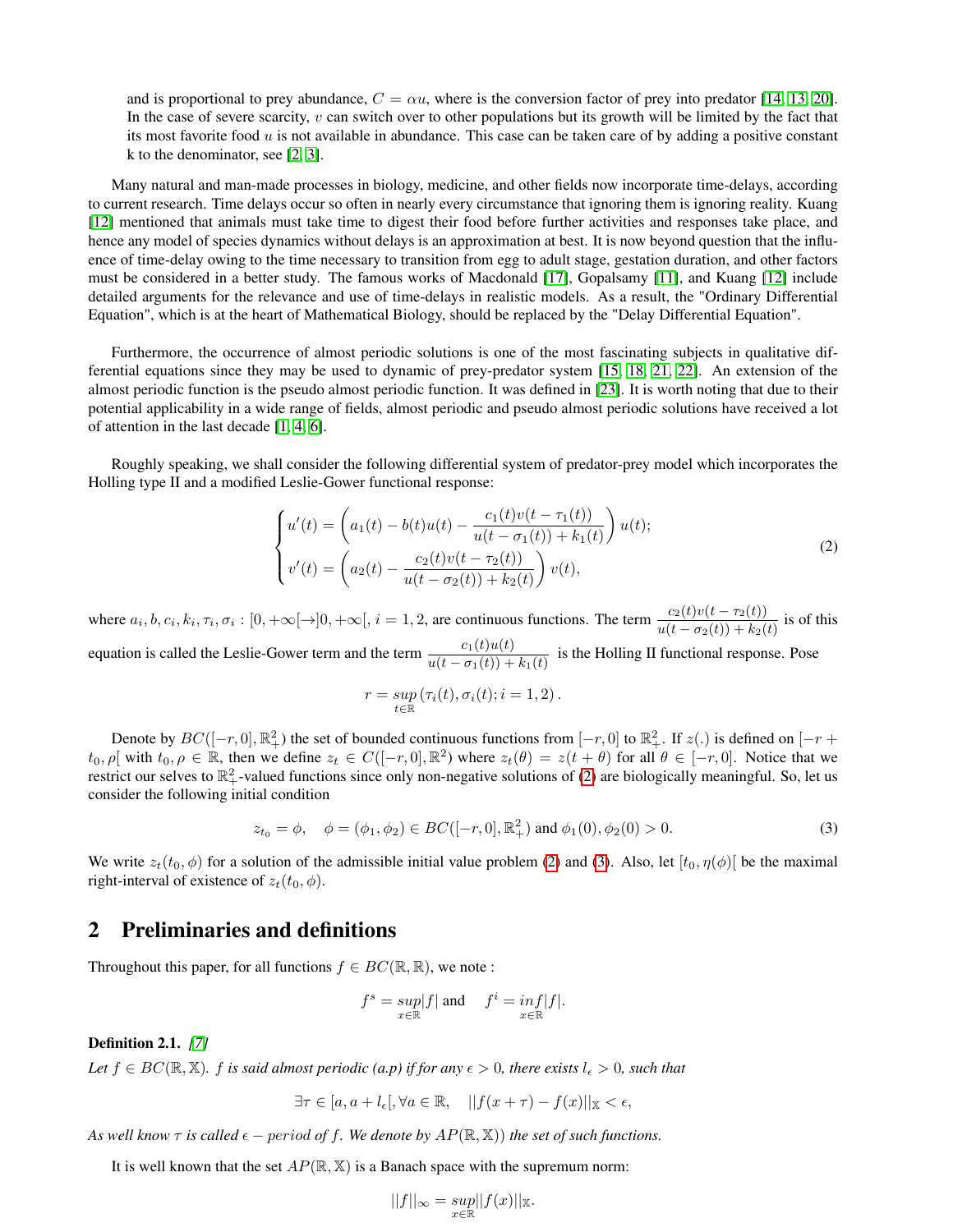In the early 1990's, the concept of pseudo almost periodicity (p.a.p) was introduced by Zhang (see [\[7\]](#page-17-13)). It is a generalization of the almost periodicity. Define the class of functions  $PAP_0(\mathbb{R}, \mathbb{X})$  as follows:

$$
PAP_0(\mathbb{R}, \mathbb{X})) = \bigg\{ f \in BC(\mathbb{R}, \mathbb{X})); \lim_{T \to +\infty} \int_{-T}^{T} ||f(t)||_{\mathbb{X}} dt = 0 \bigg\}.
$$

Definition 2.2. *[\[7\]](#page-17-13)*

*A function* f ∈ BCR, X)) *is called pseudo almost-periodic if it can be expressed as*

$$
f = f_1 + f_2
$$
, where  $f_1, f_2 \in AP(\mathbb{R}, \mathbb{X}) \times PAP_0(\mathbb{R}, \mathbb{X})$ ).

**Proposition 2.3.** [\[7\]](#page-17-13) *1.*  $(PAP(\mathbb{R}, \mathbb{X}))$ ,  $||.||_{\infty}$  *is Banach space and* 

$$
AP(\mathbb{R}, \mathbb{X})) \subsetneq PAP(\mathbb{R}, \mathbb{X})) \subsetneq BC(\mathbb{R}, \mathbb{X})).
$$

 $2.$  *For*  $f \in PAP(\mathbb{R}, \mathbb{X})$  *and*  $g \in PAP(\mathbb{R}, \mathbb{R})$  *with*  $inf_{t \in \mathbb{R}} |g(t)| > 0$ , then  $\frac{f}{g} \in PAP(\mathbb{R}, \mathbb{X})$ .

Definition 2.4. *(Definition 2.12, [\[7\]](#page-17-13))*

Let  $\Omega \subset Y$ . An continuous function  $f: \mathbb{R} \times \Omega \longrightarrow \mathbb{X}$  is called pseudo almost periodic (p.a.p), in t uniformly with respect x ∈ Ω *if the two following conditions are satisfied :*  $i)$   $\forall x \in \Omega$ ,  $f(.,x) \in PAP(\mathbb{R}, \mathbb{X})$ ,

*ii) for all compact*  $K$  *of*  $\Omega$ ,  $\forall \epsilon > 0$ ,  $\exists \delta > 0$ ,  $\forall t \in \mathbb{R}$ ,  $\forall x_1, x_2 \in K$ ,

$$
||x_1 - x_2||_Y \le \delta \Rightarrow ||f(t, x_1) - f(t, x_2)||_X \le \epsilon.
$$

*Denote by*  $PAP_U(\mathbb{R} \times \Omega; \mathbb{X})$  *the set of all such functions.* 

### 3 Positivity and Bounded of the solution

**Theorem 3.1.** Let  $(u, v) \in \mathbb{R}^2$  solution of system [\(2\)](#page-1-0). If the the initial condition [\(3\)](#page-1-1) is satisfied, then the solution  $(u, v)$  is *strictly positive.*

*Proof.* By integration from  $t_0$  into t of the system [\(2\)](#page-1-0), we have

$$
u(t) = \phi_1(0) exp \left( \int_{t_0}^t a_1(s) - b(s)u(s) - \frac{c_1(s)v(s - \tau_1(s))}{u(s - \sigma_1(s)) + k_1(s)} ds \right),
$$
  

$$
v(t) = \phi_2(0) exp \left( \int_{t_0}^t a_2(s) - \frac{c_2(s)v(s - \tau_2(s))}{u(s - \sigma_2(s)) + k_2(s)} ds \right).
$$

then it is clear that the solution  $(u, v)$  has the same sign as the initial condition [\(3\)](#page-1-1). Hence, the solution is strictly positive.  $\Box$ 

#### Definition 3.2. *[\[16\]](#page-17-14)*

*We will say that the solution*  $(u, v)$  *of*  $(2)$  *is :* 

*1. permanent if there exists*  $M_1, M_2 > 0$  *such that* 

$$
0 < \liminf_{t \to +\infty} u(t) \le \limsup_{t \to +\infty} u(t) \le M_1 \quad \& \quad 0 < \liminf_{t \to +\infty} v(t) \le \limsup_{t \to +\infty} v(t) \le M_2
$$

*2. is uniformly permanent if there exists*  $M_1 > m_1 > 0$  *and*  $M_2 > m_2 > 0$  *such that* 

$$
m_1 \ge \liminf_{t \to +\infty} u(t) \le \limsup_{t \to +\infty} u(t) \le M_1 \quad \& \quad m_2 < \liminf_{t \to +\infty} v(t) \le \limsup_{t \to +\infty} v(t) \le M_2
$$

<span id="page-2-0"></span>**Lemme 3.3.** *[\[5\]](#page-17-15) Let*  $a > 0, b > 0$ *.* 

- *1. If*  $dx(t)/dt \ge x(b ax)$ *, then*  $\liminf_{t \to +\infty} x(t) \ge b/a$  *for*  $t \ge 0$  *and*  $x(0) > 0$ ;
- 2. If  $dx(t)/dt \leq x(b ax)$ , then  $\limsup_{t\to+\infty}x(t) \leq b/a$  *for*  $t \geq 0$  *and*  $x(0) > 0$ .

<span id="page-2-1"></span>Theorem 3.4. *[Uniform permanent]*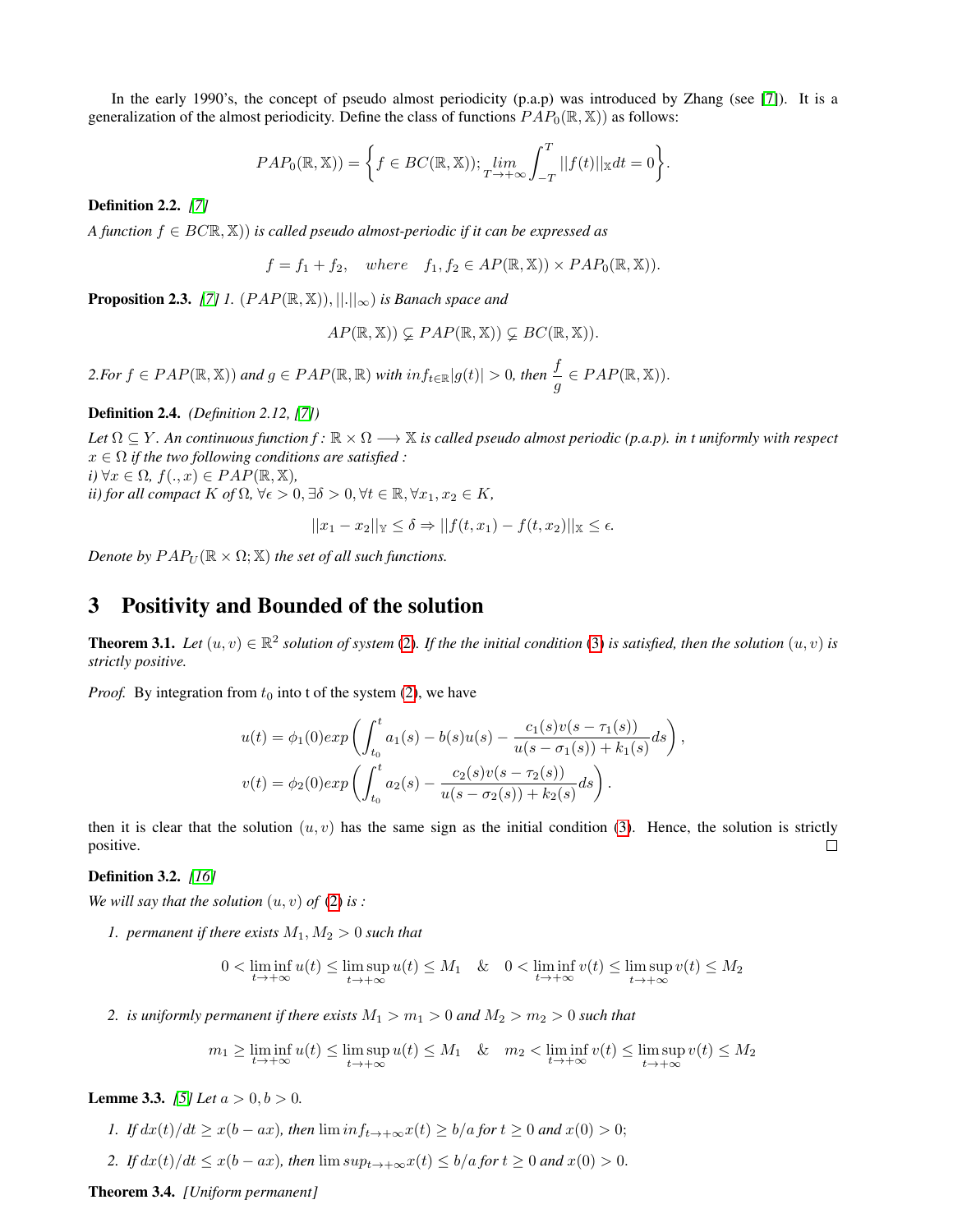$$
If
$$

(C0) 
$$
a_1^i k_1^i - M_2 c_1^s > 0
$$

*holds, then any positive solution*  $(u(t), v(t))^T$  *of differential system* [\(2\)](#page-1-0) *satisfies* 

$$
m_1 \leq \liminf_{t \to +\infty} u(t) \leq \limsup_{t \to +\infty} u(t) \leq M_1;
$$
  

$$
m_2 \leq \liminf_{t \to +\infty} v(t) \leq \limsup_{t \to +\infty} v(t) \leq M_2.
$$

*where*

$$
\left\{\begin{matrix}M_1:=\frac{a_1^s}{b^i}, & m_1:=\frac{a_1^ik_1^i-M_2c_1^s}{b^sk_1^i}\\ M_2:=\frac{a_2^s(M_1+k_2^s)exp(a_2^s\tau_2^s)}{c_2^i}, & m_2:=\frac{a_2^i(m_1+k_2^i)}{c_2^sexp\bigg(\frac{c_2^sM_2\tau_2^s}{k_2^i+m_1}\bigg)}\end{matrix}\right.
$$

*Proof.* Let  $(u(t), v(t))^T$  be any positive solution of system [\(2\)](#page-1-0). It follows from the first equation system (2) that

$$
\frac{du(t)}{dt} \le u(t)\left[a_1^s - b^i u(t)\right];\tag{4}
$$

From Lemma [3.3,](#page-2-0) we get

<span id="page-3-0"></span>
$$
\limsup_{t \to +\infty} u(t) \le \frac{a_1^s}{b^i} := M_1. \tag{5}
$$

From the second equation in system [\(2\)](#page-1-0), we have

$$
\frac{dv(t)}{dt} \le a_2^s v(t). \tag{6}
$$

By integrating [\(6\)](#page-3-0) from  $t - \tau_2(t)$  to t, we have

$$
v(t) \le v(t - \tau_2(t))e^{a_2^s \tau_2(t)} \le v(t - \tau_2(t))e^{a_2^s \tau_2^s}.
$$
\n<sup>(7)</sup>

<span id="page-3-1"></span>Then,

<span id="page-3-3"></span>
$$
v(t - \tau_2(t)) \ge v(t)exp(-a_2^s \tau_2^s). \tag{8}
$$

By [\(8\)](#page-3-1) and the second equation of system [\(2\)](#page-1-0)

<span id="page-3-2"></span>
$$
\frac{dv(t)}{dt} \le v(t) \left[ a_2^s - \frac{c_2^i exp\left(-a_2^s \tau_2^s\right)}{M_1 + k_2^s} v(t) \right].\tag{9}
$$

From lemma [3.3,](#page-2-0) we get

<span id="page-3-4"></span>
$$
v(t) \le \frac{a_2^s (M_1 + k_2^s)}{c_2^i e^{-a_2^s \tau_2^s}} := M_2. \tag{10}
$$

By positivity of the solution  $(u, v)$  and from [\(10\)](#page-3-2), we have

$$
\frac{du(t)}{dt} \ge u(t)\left[a_1^i - \frac{M_2c_1^s}{k_1^i} - b_1^su(t)\right].\tag{11}
$$

From lemma [3.3,](#page-2-0) we obtain

$$
\liminf_{t\to+\infty}u(t)\geq \frac{a_1^ik_1^i-M_2c_1^s}{b_1^sk_1^i}:=m_1.
$$

By integrating second inequality of system [\(2\)](#page-1-0) from t to  $t - \tau_2(t)$ , we have

$$
v(t) \ge v(t - \tau_2(t)) \exp\bigg(-\frac{c_2^s M_2}{k_2^i + m_1} \tau_2(t)\bigg). \tag{12}
$$

Then,

$$
v(t - \tau_2(t)) \le v(t)exp\left(\frac{c_2^s M_2 \tau_2(t)}{k_2^i + m_1}\right) \le v(t)exp\left(\frac{c_2^s M_2 \tau_2^s}{k_2^i + m_1}\right).
$$
 (13)

On the other hand, from the  $2^{sd}$  equation of [\(2\)](#page-1-0), one has

<span id="page-3-5"></span>
$$
\frac{dv(t)}{dt} \ge v(t) \bigg[ a_2^i - \frac{c_2^s exp\left(\frac{c_2^s M_2 \tau_2^s}{k_2^i + m_1}\right)}{m_1 + k_2^i} v(t) \bigg].
$$
\n(14)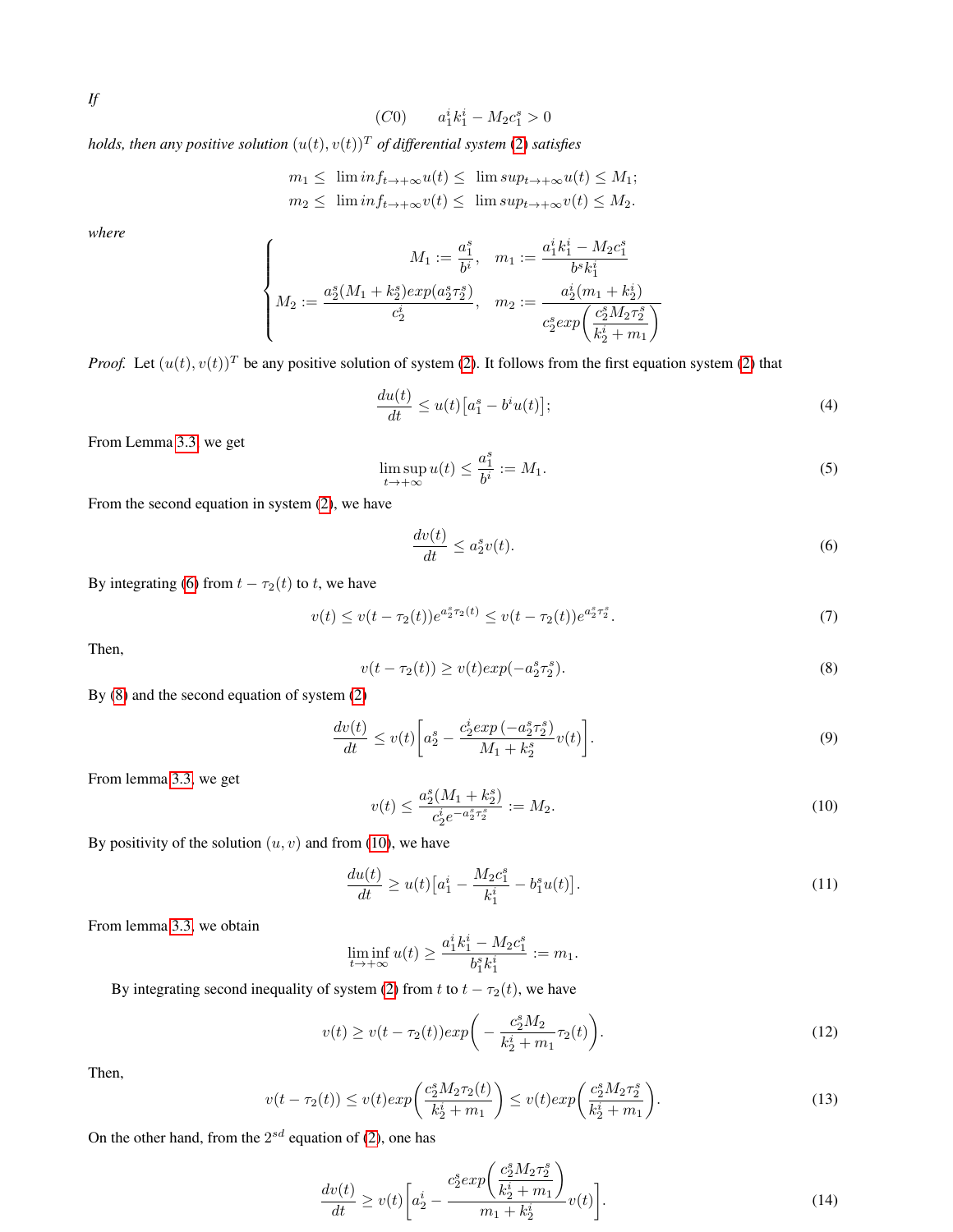which yields

$$
\liminf_{t \to +\infty} v(t) \ge \frac{a_2^i(m_1 + k_2^i)}{c_2^s exp\left(\frac{c_2^s M_2 \tau_2^s}{k_2^i + m_1}\right)} := m_2.
$$

**Remark:** If the condition (C0) is not satisfied, every solution  $(u, v)$  of system [\(2\)](#page-1-0) is permanent. So, at this case we consider  $m_1 = 0$ .

### 4 Existence the p.a.p solution

We will offer here adequate criteria that assure the existence of the pseudo almost periodic solution of [\(2\)](#page-1-0), as stated in the introduction. The following lemmas will be stated in order to show this conclusion.

<span id="page-4-0"></span>**Lemme 4.1.** *(Theorem 2.17,[\[8\]](#page-17-16)).* If  $f \in PAP_U(\mathbb{R} \times \mathbb{X}; \mathbb{X})$  and for each bounded subset B of  $\mathbb{X}$ , f is bounded on  $\mathbb{R} \times B$ , *then the Nymetskii operator*

$$
N_f: PAP(\mathbb{R}, \mathbb{X})) \to PAP(\mathbb{R}, \mathbb{X})) \text{ with } N_f(u) = f(.; u(.))
$$

*is well defined.*

<span id="page-4-2"></span>**Lemme 4.2.** *Let*  $\psi, \tau \in PAP(\mathbb{R}, \mathbb{R})$ *). Then*  $\psi( . - \tau( .) ) \in PAP(\mathbb{R}, \mathbb{R})$ *).* 

*Proof.* let  $h(t, z) = \psi(t - z)$ , since the numerical application  $\psi$  is continuous function and the space  $PAP(\mathbb{R}, \mathbb{R})$  is a translation invariant then

- i. for any  $z \in \mathbb{R}$ , the function  $h(., z) \in PAP(\mathbb{R}?\mathbb{R})$ .
- ii. for all compact K of  $\mathbb{R}, \forall \epsilon > 0, \exists \delta > 0, \forall t \in \mathbb{R}, \forall z_1, z_2 \in K$ ,

$$
|z_1 - z_2| \le \delta \Rightarrow |h(t, z_1) - h(t, z_2)| \le \epsilon.
$$

Furthermore  $\psi$  is bounded  $(PAP(\mathbb{R}, \mathbb{R}) \subset BC(\mathbb{R}, \mathbb{R})$ , then h is bounded on  $\mathbb{R} \times B$  where B is bounded interval. By the lemma [4.1,](#page-4-0) the Nymetskii operator

$$
N_f: PAP(\mathbb{R}, \mathbb{R}) \longrightarrow PAP(\mathbb{R}, \mathbb{R})
$$
  
\n
$$
\tau_i \longmapsto h(., \tau(.))
$$
  
\nis well defined for  $\tau \in PAP(\mathbb{R}, \mathbb{R})$ . Consequently,  $\left[t \longmapsto \psi(t - \tau(t))\right] \in PAP(\mathbb{R}, \mathbb{R})$ .

**Remark 4.3.** In addition, many authors suppose that  $\phi$  is bounded or uniformly continuous or  $inf_{t\in\mathbb{R}}(1-\tau'(t))>0$  for *given the result. So this is the first one give the proof for any*  $\phi, \tau \in PAP(\mathbb{R}, \mathbb{R})$ *, we have*  $\phi(t - \tau(t)) \in PAP(\mathbb{R}, \mathbb{R})$ *.* 

#### <span id="page-4-1"></span>Lemme 4.4.

*If*  $a, b : t \in \mathbb{R} \to \mathbb{R}$  *continuous functions, then* 

$$
e^{-\int_s^t a(u+\alpha)du} - e^{-\int_s^t b(u)du} = \int_s^t e^{-\int_r^t a(u+\alpha)du} \cdot e^{-\int_s^r b(u)du} (b(r) - a(r+\alpha))dr, \,\forall \alpha \in \mathbb{R}.\tag{15}
$$

*Proof.* Let us denote by h the function defined by  $h(t,s) = g_a(t,s) - g_b(t,s)$ , where  $g_a(t,s) = e^{-\int_s^t a(u+\alpha)du}$  and  $g_b(t,s) = e^{-\int_s^t b(u)du}$ . Then, by partial differentiation of h with respect to the first variable, we get

$$
d_t h(t,s) = -a(t+\alpha)g_a(t,s) + b(t)g_a(t,s),
$$
  
=  $-a(t+\alpha)h(t,s) + g_b(t,s)(b(t) - a(t+\alpha)).$ 

Now, by multiplying by  $g_a(t, r)$  and simplifying, we deduce that

$$
g_b(r,s)(b(r) - a(r+\alpha))g_a(t,r) = d_r h(r,s)g_a(t,r) + a(r+\alpha)g_a(t,r)h(r,s),
$$
  
=  $d_r h(r,s)g_a(t,r) + d_r g_a(t,r)h(r,s),$   
=  $d_r (h(r,s)g_a(t,r)).$ 

Thus, by integration over the interval  $[s, t]$ , we have that

$$
h(t,s)g_a(t,t) - g_a(t,s)h(s,s) = \int_s^t g_b(r,s)g_a(t,r)(b(r) - a(r+\alpha))dr,
$$

which implies the result by noticing that  $g_a(t, t) = 1$  and  $h(s, s) = 0$ .

 $\Box$ 

 $\Box$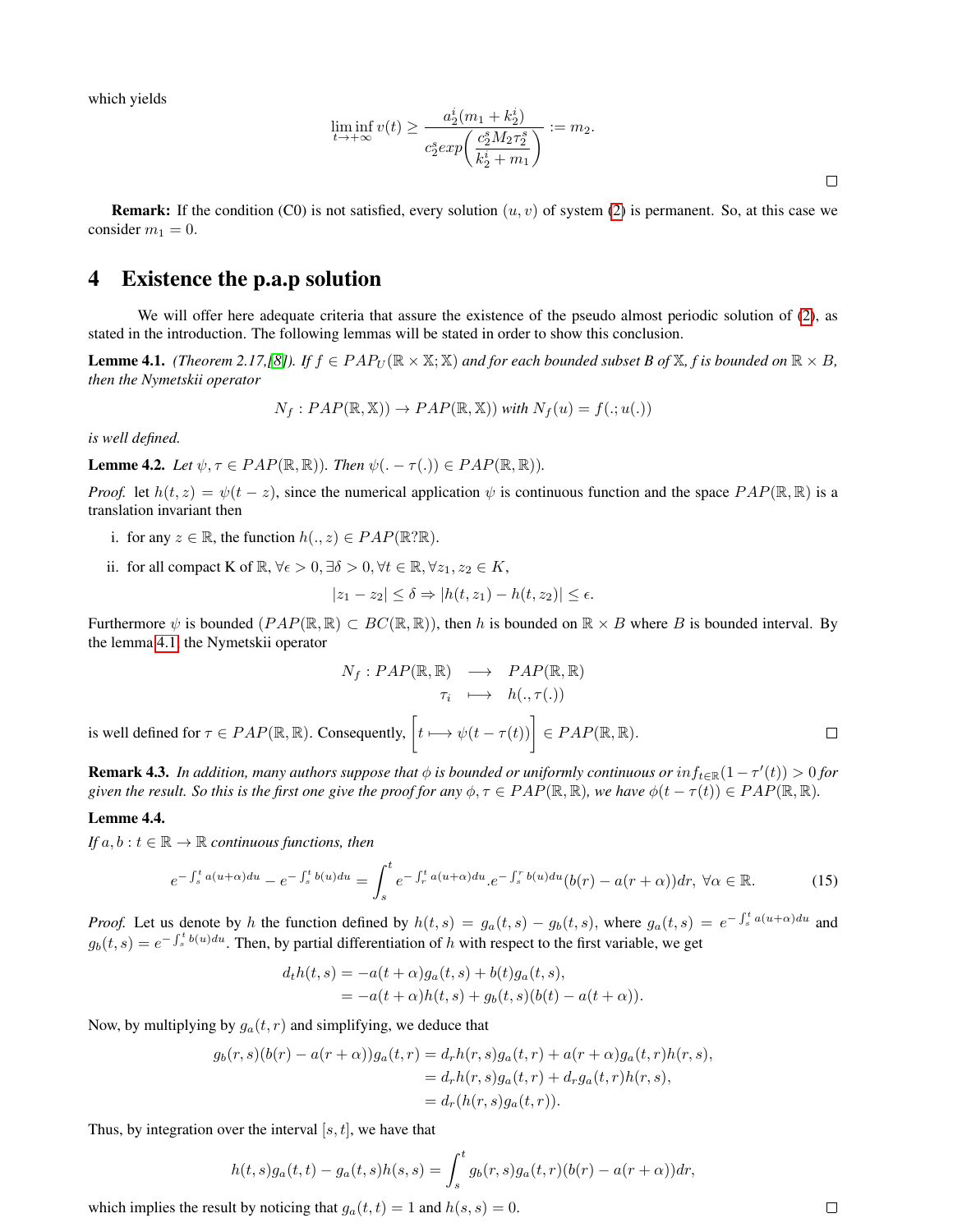<span id="page-5-0"></span>**Corollary 4.5.** *If*  $a, b : t \in \mathbb{R} \to \mathbb{R}$  *continuous functions, then* 

$$
e^{\int_{s}^{t} a(u) du} - e^{\int_{s}^{t} b(u) du} = \int_{s}^{t} e^{\int_{r}^{t} a(u) du} . e^{\int_{s}^{r} b(u) du} (a(r) - b(r)) dr.
$$
 (16)

*Proof.*

We just replace  $a$  ( $b$  resp.) with  $-a_1$  ( $-b_1$  resp.) in lemma [4.4.](#page-4-1)

<span id="page-5-1"></span>**Lemme 4.6.** *If*  $a, f \in AP(\mathbb{R}, \mathbb{R})$ *, then the following function* 

$$
F_{\infty}(t) = \int_{-\infty}^{t} e^{-\int_{s}^{t} a(u) du} f(s) ds, F^{\infty}(t) = \int_{t}^{+\infty} e^{-\int_{s}^{t} a(u) du} f(s) ds \in AP(\mathbb{R}), \quad \forall t \in \mathbb{R}
$$

*Proof.* For  $a \in AP(\mathbb{R}^+)$  and  $f \in AP(\mathbb{R}, \mathbb{R})$ , for  $\epsilon > 0$ ;  $\exists l_{\epsilon} > 0$ ;  $\exists \tau \in [l_{\epsilon} - n, l_{\epsilon} + n]$  where  $n \in \mathbb{R}$ , then

$$
|f(t+\tau)-f(t)| \leq \epsilon \text{ and } |a(t+\tau)-a(t)| \leq \epsilon, \ \forall t \in \mathbb{R}.
$$

We pose  $\epsilon = \epsilon' \frac{2a^2}{\| \epsilon \|}$  $\frac{2a}{\|f\|_{\infty} + a}$  where  $\epsilon' > 0$ . Therefore, applying the lemma [4.4,](#page-4-1) we get

$$
|F_{\infty}(t+\tau) - F_{\infty}(t)| = \left| \int_{-\infty}^{t} e^{-\int_{s}^{t} a(u-\tau) du} f(s-\tau) ds - \int_{-\infty}^{t} e^{-\int_{s}^{t} a(u) du} f(s) ds \right|
$$
  
\n
$$
= \left| \int_{-\infty}^{t} e^{-\int_{s}^{t} a(u-\tau) du} f(s-\tau) ds - \int_{-\infty}^{t} e^{-\int_{s}^{t} a(u) du} f(s) ds
$$
  
\n
$$
+ \int_{-\infty}^{t} e^{-\int_{s}^{t} a(u) du} f(s-\tau) ds - \int_{-\infty}^{t} e^{-\int_{s}^{t} a(u) du} f(s-\tau) ds \right|
$$
  
\n
$$
\leq \int_{-\infty}^{t} \left| e^{-\int_{s}^{t} a(u-\tau) du} - e^{-\int_{s}^{t} a(u) du} \right| ds ||f||_{\infty} + \int_{-\infty}^{t} e^{-2(t-s)a} |f(s-\tau) - f(s)| ds
$$
  
\n
$$
\leq ||f||_{\infty} \int_{-\infty}^{t} \int_{s}^{t} e^{-\int_{r}^{t} a(u-\tau) du} e^{-\int_{s}^{r} a(u) du} |a(r-\tau) - a(r)| dr ds + \frac{\epsilon}{2a}
$$
  
\n
$$
\leq \epsilon ||f||_{\infty} \int_{-\infty}^{t} e^{-2\underline{a}(t-s)} (t-s) ds + \frac{\epsilon}{2\underline{a}},
$$
  
\n
$$
\leq ||f||_{\infty} \frac{\epsilon}{2\underline{a}^2} + \frac{\epsilon}{2\underline{a}} = \epsilon'.
$$

and, here, we pose  $\epsilon = \epsilon'' \frac{2\overline{a}^2}{\| \epsilon \|}$  $\frac{2a}{\|f\|_{\infty} + \overline{a}}$  where  $\epsilon'' > 0$ . Therefore, applying the corollary [4.5,](#page-5-0) we get

$$
|F^{\infty}(t+\tau) - F^{\infty}(t)| \leq ||f||_{\infty} \frac{\epsilon}{2\overline{a}^2} + \frac{\epsilon}{2\overline{a}} = \epsilon''.
$$

Define the non-linear operator  $\Upsilon$  as follows, for each  $(\phi, \psi) \in PAP(\mathbb{R}, \mathbb{R}) \times PAP(\mathbb{R}, \mathbb{R})$ ,  $\Upsilon(\phi, \psi) = (\Upsilon_1(\phi, \psi), \Upsilon_2(\phi, \psi))$  where

$$
\begin{pmatrix}\n\Upsilon_1(\phi,\psi)(t) \\
\Upsilon_2(\phi,\psi)(t)\n\end{pmatrix} = \begin{pmatrix}\n\int_t^{+\infty} e^{\int_s^t a_1(r)dr} \left[ b_1(s)\phi^2(s) + \frac{c_1(s)\psi(s-\tau_1(s))\phi(s)}{\phi(s-\sigma_1(s)) + k_1(s)} \right] ds \\
\int_t^{+\infty} e^{\int_s^t a_2(r)dr} \frac{c_2(s)\psi(s-\tau_2(s))\psi(s)}{\phi(s-\sigma_2(s)) + k_2(s)} ds\n\end{pmatrix}
$$

and Pose

$$
\begin{pmatrix} f_1(\phi(t), \phi(t-\sigma_1(t)), \psi(t-\tau_1(t))) \\ f_2(\phi(t-\sigma_2(t)), \psi(t), \psi(t-\tau_2(t))) \end{pmatrix} = \begin{pmatrix} b_1(t)\phi^2(t) + \frac{c_1(t)\psi(t-\tau_1(t))\phi(t)}{\phi(t-\sigma_1(t)) + k_1(t)} \\ \frac{c_2(t)\psi(t-\tau_2(t))\psi(t)}{\phi(t-\sigma_2(t)) + k_2(t)} \end{pmatrix}
$$

#### <span id="page-5-2"></span>Lemme 4.7.

*If all the functions*  $a_{1,2}, b, c_{1,2}, k_{1,2}, \tau_{1,2}$  and  $\sigma_{1,2}$  are p.a.p and positives, Then  $\Upsilon$  maps  $PAP^2(\mathbb{R}, \mathbb{R}_+)$  into itself.

 $\Box$ 

 $\Box$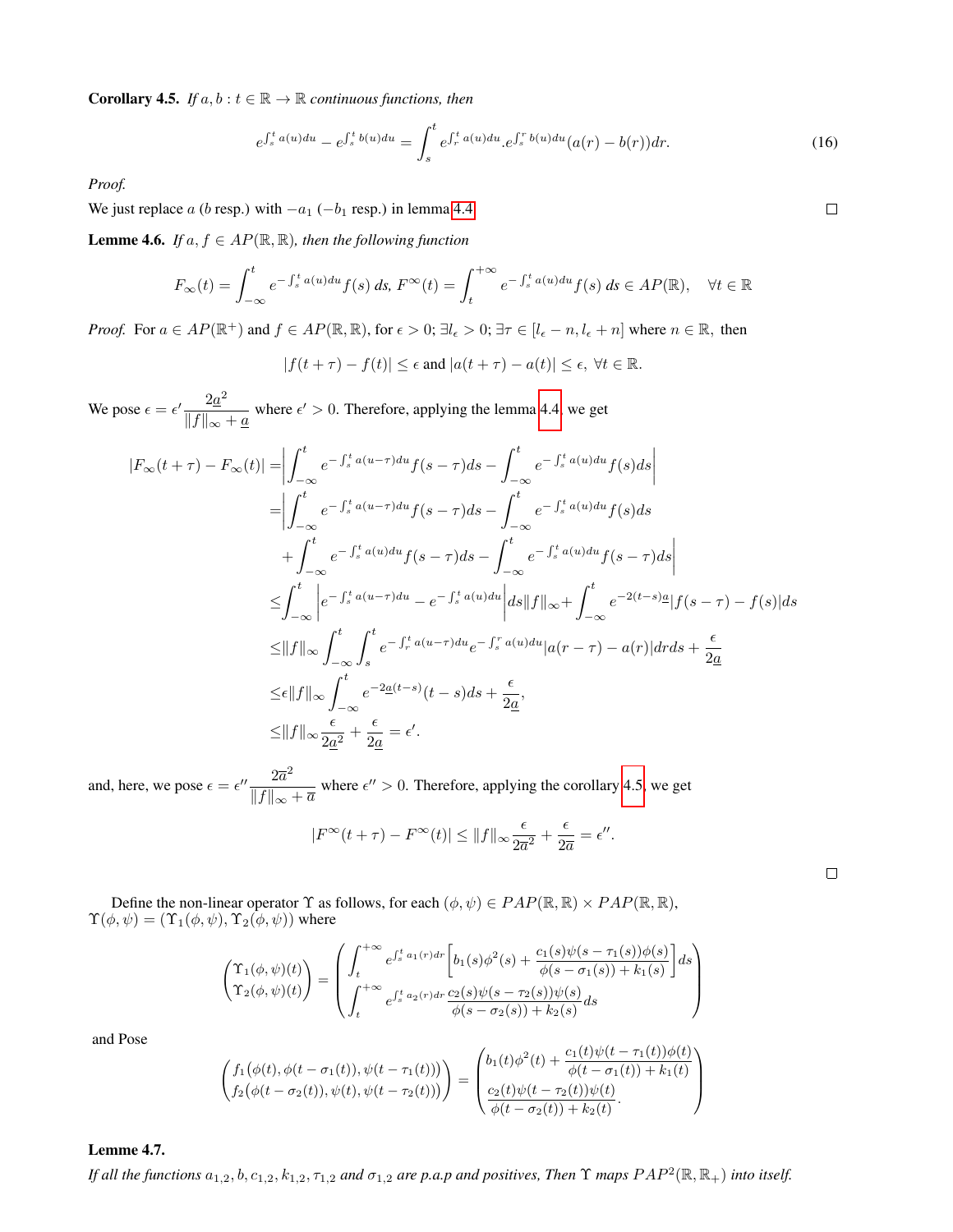*Proof.* Fix  $\phi, \psi \in PAP(\mathbb{R}, \mathbb{R}_+)$ . It follows from Lemma [4.2](#page-4-2) that  $\phi(.-\sigma_1(.)), \psi(.-\tau_1(.)) \in PAP(\mathbb{R}, \mathbb{R}_+).$ From  $inf_{s\in\mathbb{R}}\phi(s-\sigma_1(s))+k_1(s)>0$  and from proprieties of space  $PAP(\mathbb{R}, \mathbb{R})$ , we infer that

$$
f_1(\phi(s), \phi(s-\sigma_1(s)), \psi(s-\tau_1(s))) = b_1(s)\phi^2(s) + \frac{c_1(s)\psi(s-\tau_1(s))\phi(s)}{\phi(s-\sigma_1(s)) + k_1(s)} \in PAP(\mathbb{R}_+).
$$

Similarly stages,

$$
f_2(\phi(s-\sigma_2(s)), \psi(s), \psi(s-\tau_2(s))) = \frac{c_2(s)\psi(s-\tau_2(s))\psi(s)}{\phi(s-\sigma_2(s)) + k_2(s)} \in PAP(\mathbb{R}, \mathbb{R}_+).
$$

Consequently, for all  $1 \le j \le 2$ ,  $f_j$  can be expressed as

$$
f_j = f_{j1} + f_{j2}.
$$

where  $f_{j1} \in AP(\mathbb{R}, \mathbb{R}_+)$  and  $f_{j2} \in PAP_0(\mathbb{R}, \mathbb{R}, \mathbb{R}_+)$ . So,

$$
\begin{split} \Upsilon_{j}(\phi,\psi)(t) &= \int_{t}^{+\infty} e^{\int_{s}^{t} a_{j}(r) dr} f_{j}\big(\phi(s), \phi(s-\sigma_{j}(s)), \psi(s-\tau_{j}(s))\big) ds, \\ &= \int_{t}^{+\infty} e^{\int_{s}^{t} a_{j}(r) dr} \bigg( f_{j1}\big(\phi(s), \phi(s-\sigma_{j}(s)), \psi(s-\tau_{j}(s))\big) + f_{j2}\big(\phi(s), \phi(s-\sigma_{j}(s)), \psi(s-\tau_{j}(s))\big) \bigg) ds \\ &= I_{j}(t) + II_{j}(t). \end{split}
$$

By lemma [4.6,](#page-5-1)  $I_j(t) \in AP(\mathbb{R}, \mathbb{R}^+)$ , for  $j = 1, 2$ . In the other hand, we prove that  $II_i(t) \in PAP_0(\mathbb{R}, \mathbb{R}_+)$ , for j = 1,2. We have

$$
\int_{-T}^{T} \left| II_j(t) \right| dt = \int_{-T}^{T} \left| \int_{t}^{+\infty} e^{\int_{s}^{t} a_j(r) dr} f_{j2}(\phi(s), \phi(s-\sigma_j(s)), \psi(s-\tau_j(s))) ds \right| dt.
$$

Pose  $f_{j2}(s) = f_{j2}(\phi(s), \phi(s - \sigma_j(s)), \psi(s - \tau_j(s)))$  and  $\vartheta = t - s$ . Then by Fubini Tonnelli's Theorem one has

$$
\frac{1}{2T} \int_{-T}^{T} |II_j(t)| dt = \frac{1}{2T} \int_{-T}^{T} \int_{t}^{+\infty} e^{\int_{s}^{t} a_j(r) dr} f_{j2}(s) ds dt,
$$
  

$$
\leq \frac{1}{2T} \int_{-\infty}^{0} \int_{-T}^{T} e^{-a_j^{t} \vartheta} f_{j2}(t-\vartheta) dt d\vartheta,
$$

Pose  $s = t - \vartheta$ , then

$$
\frac{1}{2T} \int_{-T}^{T} |II_j(t)| dt \le \int_{-\infty}^{0} \frac{1}{2T} \int_{-(T+\vartheta)}^{T+\vartheta} e^{-a_j^i \vartheta} f_{j2}(s) ds d\vartheta,
$$

Since the function  $f_{j2} \in PAP_0(\mathbb{R}, \mathbb{R}^+)$ , then the following function  $\Psi_T$ 

$$
\Psi_T(\vartheta) = \frac{T + \vartheta}{T} \frac{1}{2(T + \vartheta)} \int_{-(T + \vartheta)}^{T + \vartheta} f_{j2}(s) ds
$$

is bounded and  $\lim_{T\to+\infty} \Psi_T(\vartheta) = 0$ . Hence from dominated convergence Theorem, we obtain that  $II_j(t) \in PAP_0(\mathbb{R}, \mathbb{R}_+),$ for  $j = 1, 2$ . So for all  $j = 1, 2, \Upsilon_j(\phi, \psi)$  belongs to  $PAP(\mathbb{R}, \mathbb{R}_+)$  and consequently  $\Upsilon$  belongs to  $PAP^2(\mathbb{R}, \mathbb{R}_+)$ .

<span id="page-6-0"></span> $\Box$ 

**Definition 4.8.** [\[9\]](#page-17-17)Let  $X \in \mathbb{R}^n$  and let  $A(t)$  be a  $n \times n$  continuous matrix defined on  $\mathbb{R}$ . The linear system

$$
X'(t) = A(t)X(t)
$$
\n<sup>(17)</sup>

is said to admit an exponential dichotomy on  $\R$  if there exist positive constants  $k;$   $h_1;$   $h_2$  a projection  $P$  (i.e  $P^2=I$ ), and *the fundamental solution matrix*  $Y(t)$  *of* [\(17\)](#page-6-0) *satisfying* 

$$
||Y(t)PY^{-1}(s)|| \leq ke^{-h_1(t-s)}, \quad t \geq s
$$
  

$$
||Y(t)(I-P)Y^{-1}(s)|| \leq ke^{-h_2(s-t)}, \quad s \geq t
$$

*where* I *is the identity matrix.*

<span id="page-6-1"></span>**Lemme 4.9.** [\[9\]](#page-17-17) If the linear system [\(17\)](#page-6-0) admits an exponential dichotomy and  $f \in BC(\mathbb{R}, \mathbb{R}^n)$ , then the system

$$
X'(t) = A(t)X(t) + f(t)
$$
\n(18)

*has a bounded solution*  $\hat{X}(t)$ *, and* 

$$
\widetilde{X}(t) = \int_{-\infty}^{t} Y(t)PY^{-1}(s)f(s)ds - \int_{t}^{+\infty} Y(t)(I - P)Y^{-1}(s)f(s)ds;\tag{19}
$$

*where*  $Y(t)$  *is the fundamental solution matrix of* [\(17\)](#page-6-0)*.*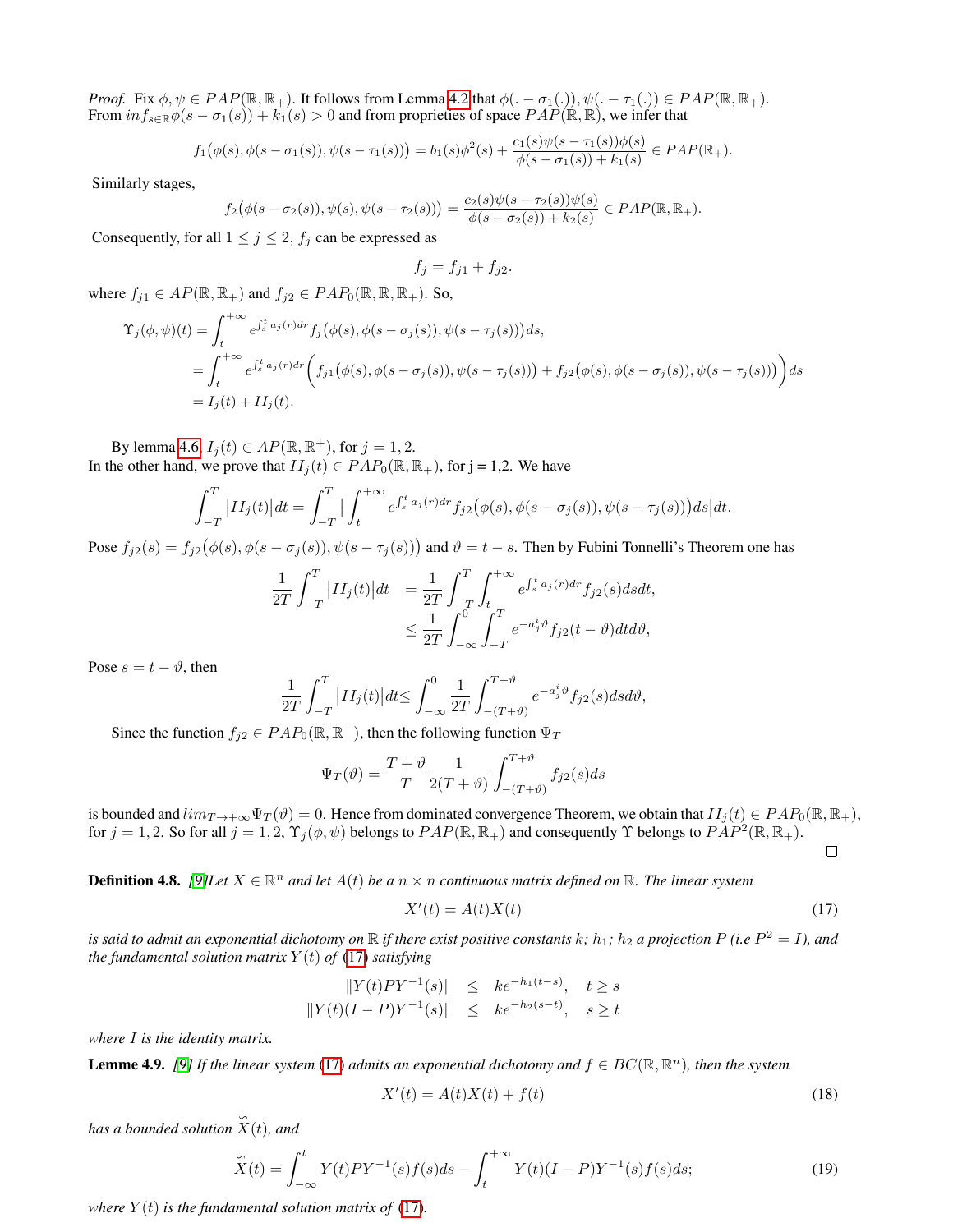Theorem 4.10. *( Schauder Theorem )[\[19\]](#page-17-18):*

Let M be a non-empty convex subset of a normed space B. Let T be a continuous mapping of M into a compact set  $H \subset M$ . *Then T has at least fixed point.*

Let define the following set

$$
\mathcal{M} = \{ \phi, \psi \in PAP(\mathbb{R}); m_1 \le \phi \le M_1 \text{ and } m_2 \le \psi \le M_2 \}.
$$

<span id="page-7-1"></span>Theorem 4.11. *The differential system* [\(2\)](#page-1-0) *has at least pap solution in* M*.*

*Proof.* Fix  $\phi, \psi \in \mathcal{M}$ . Let us consider the following differential system

<span id="page-7-0"></span>
$$
\begin{cases}\nu'(t) = a_1(t)u(t) - b(t)\phi^2(t) - \frac{c_1(t)\phi(t)\psi(t - \tau_1(t))}{k_1(t) + \phi(t - \sigma_1(t))},\\v'(t) = a_2(t)v(t) - \frac{c_2(t)\psi(t)\psi(t - \tau_2(t))}{k_2(t) + \phi(t - \sigma_2(t))}.\end{cases}
$$
\n(20)

It is clearly that

$$
b(t)\phi^{2}(t)+\frac{c_{1}(t)\phi(t)\psi(t-\tau_{1}(t))}{k_{1}(t)+\phi(t-\sigma_{1}(t))},\frac{c_{2}(t)\psi(t)\psi(t-\tau_{2}(t))}{k_{2}(t)+\phi(t-\sigma_{2}(t))}\in BC(\mathbb{R},\mathbb{R}).
$$

By Lemma [4.9,](#page-6-1) the system [\(20\)](#page-7-0) has a unique bounded solution given by

$$
\widetilde{X}(t) = \left( \int_{t}^{+\infty} e^{\int_{s}^{t} a_{1}(u) du} f_{1}(\phi(s), \phi(s-\sigma_{1}(s)), \psi(s-\tau_{1}(s))) ds \right) \newline + \left. \int_{t}^{+\infty} e^{\int_{s}^{t} a_{2}(u) du} f_{2}(\phi(s), \phi(s-\sigma_{2}(s)), \psi(s-\tau_{2}(s))) ds \right)
$$

where

$$
\begin{pmatrix} f_1(\phi(t), \phi(t-\sigma_1(t)), \psi(t-\tau_1(t))) \\ f_2(\phi(t-\sigma_2(t)), \psi(t), \psi(t-\tau_2(t))) \end{pmatrix} = \begin{pmatrix} b_1(t)\phi^2(t) + \frac{c_1(t)\psi(t-\tau_1(t))\phi(t)}{\phi(t-\sigma_1(t)) + k_1(t)} \\ \frac{c_2(t)\psi(t-\tau_2(t))\psi(t)}{\phi(t-\sigma_2(t)) + k_2(t)} \end{pmatrix}.
$$

Then, we consider the operator  $\Upsilon$ . By lemma [4.7,](#page-5-2) we get  $\Upsilon$  maps  $PAP(\mathbb{R}, \mathbb{R}^+) \times PAP(\mathbb{R}, \mathbb{R}^+)$  into itself. By the way, ones has the following inequality

$$
u'(t) \le a_1^s u(t) - b^i \phi^2(t).
$$

By the same lemma [4.9](#page-6-1) and by definition of  $M_1$ , the equation  $z(t) = a_1^s z(t) - b^i \phi^2(t)$  has a unique bounded solution given by

$$
\widetilde{z}(t) = \int_{t}^{+\infty} e^{a_1^s(t-s)} b^i \phi^2(s) ds \text{ and } \widetilde{z}(t) \le M_1.
$$

Using the comparison theorem, we get

$$
\Upsilon_1(\phi,\psi)(t) \leq \tilde{z}(t) \leq M_1.
$$

We consider the inequality  $(9)$ 

$$
v'(t) \le a_2^s v(t) - \frac{c_2^i \exp(-a_2^s \tau_2^s)}{M_1 + k_2^s} \psi^2(t).
$$

By the same lemma [4.9](#page-6-1) and by definition of  $M_2$ , the equation  $z'(t) = a_2^s z(t) - \frac{c_2^s exp(-a_2^s \tau_2^s)}{M_1 + k_2^s}$  $\frac{xp(-a_2^2\tau_2^2)}{M_1+k_2^s}\psi^2(t)$  has a unique bounded solution given by

$$
\widetilde{z}(t) = \int_{t}^{+\infty} e^{a_2^s(t-s)} \frac{c_2^i exp(-a_2^s \tau_2^s)}{M_1 + k_2^s} \psi^2(s) ds \text{ and } \widetilde{z}(t) \le M_2.
$$

Using the comparison theorem, we get

$$
\Upsilon_2(\phi,\psi)(t) \leq \widetilde{z}(t) \leq M_2.
$$

From the inequality [\(11\)](#page-3-4), ones has

$$
\frac{du(t)}{dt} \ge a_1^i u(t) - \frac{M_2 c_1^s}{k_1^i} \phi(t) - b_1^s \phi^2(t).
$$

By the same lemma [4.9](#page-6-1) and by definition of  $m_1$ , the equation  $z'(t) = a_1^i z(t) - \frac{M_2 c_1^s}{k_1^i} \phi(t) - b_1^s \phi^2(t)$  has a unique bounded solution given by

$$
\widetilde{z}(t) = \int_{t}^{+\infty} e^{a_1^i(t-s)} \left( \frac{M_2 c_1^s}{k_1^i} \phi(t) + b_1^s \phi^2(s) \right) ds \text{ and } \widetilde{z}(t) \ge m_1.
$$

Using the comparison theorem, we get

$$
\Upsilon_1(\phi,\psi)(t) \geq \widetilde{z}(t) \geq m_1.
$$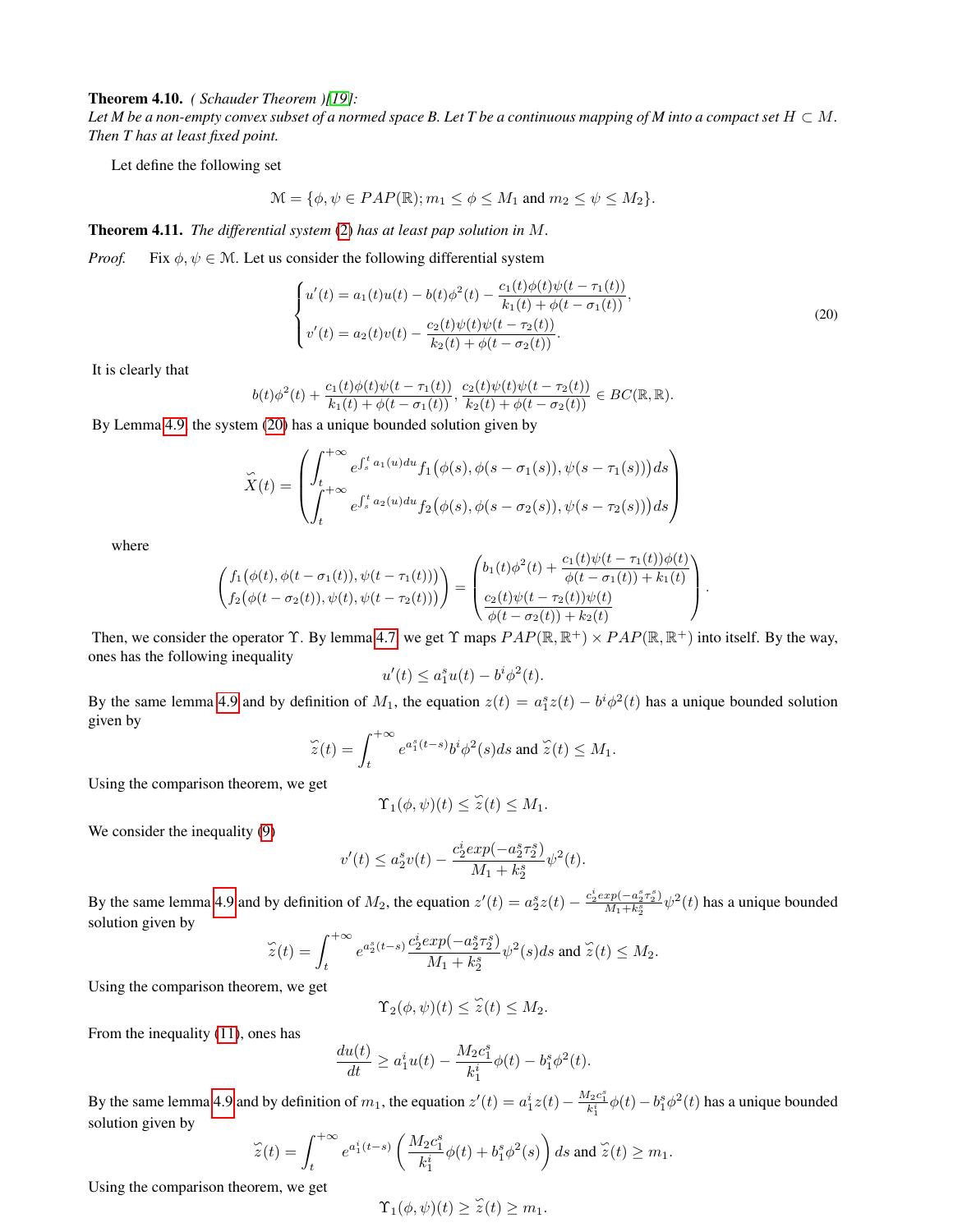From the inequality [\(14\)](#page-3-5), ones has

$$
\frac{dv(t)}{dt} \ge a_2^i v(t) - \frac{c_2^s exp\left(\frac{c_2^s M_2 \tau_2^s}{k_2^i + m_1}\right)}{m_1 + k_2^i} \psi^2(t).
$$

Using the lemma [4.9](#page-6-1) and by definition of  $m_2$ , the equation  $z(t) = a_2^i z(t) - \frac{c_2^s exp\left(\frac{c_2^s M_2 \tau_2^s}{k_2^s + m_1}\right)}{m_1 + k_2^s}$  $\setminus$  $\frac{\binom{k_2+m_1}{m_1+k_2}}{m_1+k_2} \psi^2(t)$  has a unique bounded solution given by

$$
\widetilde{z}(t) = \int_t^{+\infty} e^{a_2^i(t-s)} \frac{c_2^s exp\left(\frac{c_2^s M_2 \tau_2^s}{k_2^i + m_1}\right)}{m_1 + k_2^i} \psi^2(s) ds \text{ and } \widetilde{z}(t) \ge m_2.
$$

Using the comparison theorem, we get

$$
\Upsilon_2(\phi,\psi)(t) \geq \widetilde{z}(t) \geq m_2.
$$

Therefore,  $\Upsilon(\mathcal{M})\subseteq\mathcal{M}$ . Next step, we prove that  $\Upsilon$  is continuous. For  $(\phi_1,\psi_1),(\phi_2,\psi_2)\in\mathcal{M}$ , such that  $\|\phi_1-\phi_2\|_{\infty}\leq\sqrt{2n}$  $min(a_1^i, a_2^i)$  $\frac{(a_1^i, a_2^i)}{6\alpha} \epsilon$  and  $\|\psi_1 - \psi_2\|_{\infty} \leq \frac{\min(a_1^i, a_2^i)}{2\beta}$  $\frac{\alpha_1, \alpha_2}{2\beta}$   $\epsilon$ , where

$$
\alpha = max\left(2.M_1 b^s, \frac{c_1^s M_1 M_2}{(k_1^i)^2}, \frac{c_2^s M_2^2}{(k_2^i)^2}, \frac{c_1^s M_2}{k_1^i}\right) \text{ and } \beta = max\left(\frac{c_1^s M_1}{k_1^i}, \frac{2c_2^s M_1}{k_2^i}\right),
$$

one has

$$
|\Upsilon_{1}(\phi_{1},\psi_{1})(t) - \Upsilon_{1}(\phi_{2},\psi_{2})(t)| = \left| \int_{t}^{+\infty} e^{\int_{s}^{t} a_{1}(r) dr} f_{1}(\phi_{1}(s),\phi_{1}(s-\sigma_{1}(s)),\psi_{1}(s-\tau_{1}(s)))) ds - \int_{t}^{+\infty} e^{\int_{s}^{t} a_{1}(r) dr} f_{1}(\phi_{2}(s),\phi_{2}(s-\sigma_{1}(s)),\psi_{2}(s-\tau_{1}(s)))) ds \right|
$$
  
\n
$$
= \left| \int_{t}^{+\infty} e^{\int_{s}^{t} a_{1}(r) dr} \left[ b(s) \phi_{1}^{2}(s) + \frac{c_{1}(s) \psi_{1}(s-\tau_{1}(s)) \phi_{1}(s)}{\phi_{1}(s-\sigma_{1}(s)) + k_{1}(s)} \right] ds - \int_{t}^{+\infty} e^{\int_{s}^{t} a_{1}(r) dr} \left[ b(s) \phi_{2}^{2}(s) + \frac{c_{1}(s) \psi_{2}(s-\tau_{1}(s)) \phi_{2}(s)}{\phi_{2}(s-\sigma_{1}(s)) + k_{1}(s)} \right] ds
$$
  
\n
$$
\leq \int_{t}^{+\infty} e^{\int_{s}^{t} a_{1}(r) dr} b(s) \left| \phi_{1}^{2}(s) - \phi_{2}^{2}(s) \right| ds + \int_{t}^{+\infty} e^{\int_{s}^{t} a_{1}(r) dr} c_{1}(s) \left| \frac{\psi_{1}(s-\tau_{1}(s)) \phi_{1}(s)}{\phi_{1}(s-\sigma_{1}(s)) + k_{1}(s)} - \frac{\psi_{2}(s-\tau_{1}(s)) \phi_{2}(s)}{\phi_{2}(s-\sigma_{1}(s)) + k_{1}(s)} \right| ds
$$

For simplicity, pose that

$$
\psi_{j_s}(\tau_1(s)) = \psi_j(s - \tau_1(s), \phi_{j_s}(\sigma_1(s)) = \phi_j(s - \sigma_1(s)),
$$
 for  $j = 1, 2$ .

We have

$$
\left| \frac{\psi_{1_s}(\tau_1(s))\phi_1(s)}{\phi_{1_s}(\sigma_1(s)) + k_1(s)} - \frac{\psi_{2_s}(\tau_1(s))\phi_2(s)}{\phi_{2_s}(\sigma_1(s)) + k_1(s)} \right| \leq \frac{\psi_{1_s}(\tau_1(s))}{\phi_{1_s}(\sigma_1(s)) + k_1(s)} \|\phi_1 - \phi_2\|_{\infty} + \frac{\phi_2(s)}{\phi_{1_s}(\sigma_1(s)) + k_1(s)} \|\psi_1 - \psi_2\|_{\infty} + \left| \frac{\psi_{2_s}(\tau_1(s))\phi_2(s)}{\phi_{1_s}(\sigma_1(s)) + k_1(s)} - \frac{\psi_{2_s}(\tau_1(s))\phi_2(s)}{\phi_{2_s}(\sigma_1(s)) + k_2(s)} \right| \leq \frac{M_2}{k_1^i} \|\phi_1 - \phi_2\|_{\infty} + \frac{M_1}{k_1^i} \|\psi_1 - \psi_2\|_{\infty} + \frac{M_1 M_2}{(k_1^i)^2} \|\phi_1 - \phi_2\|_{\infty}.
$$

And we have

$$
|\phi_1^2(s) - \phi_2^2(s)| = |(\phi_1(s) + \phi_2(s))(\phi_1(s) - \phi_2(s)|
$$
  

$$
\le 2M_1 \|\phi_1 - \phi_2\|_{\infty}.
$$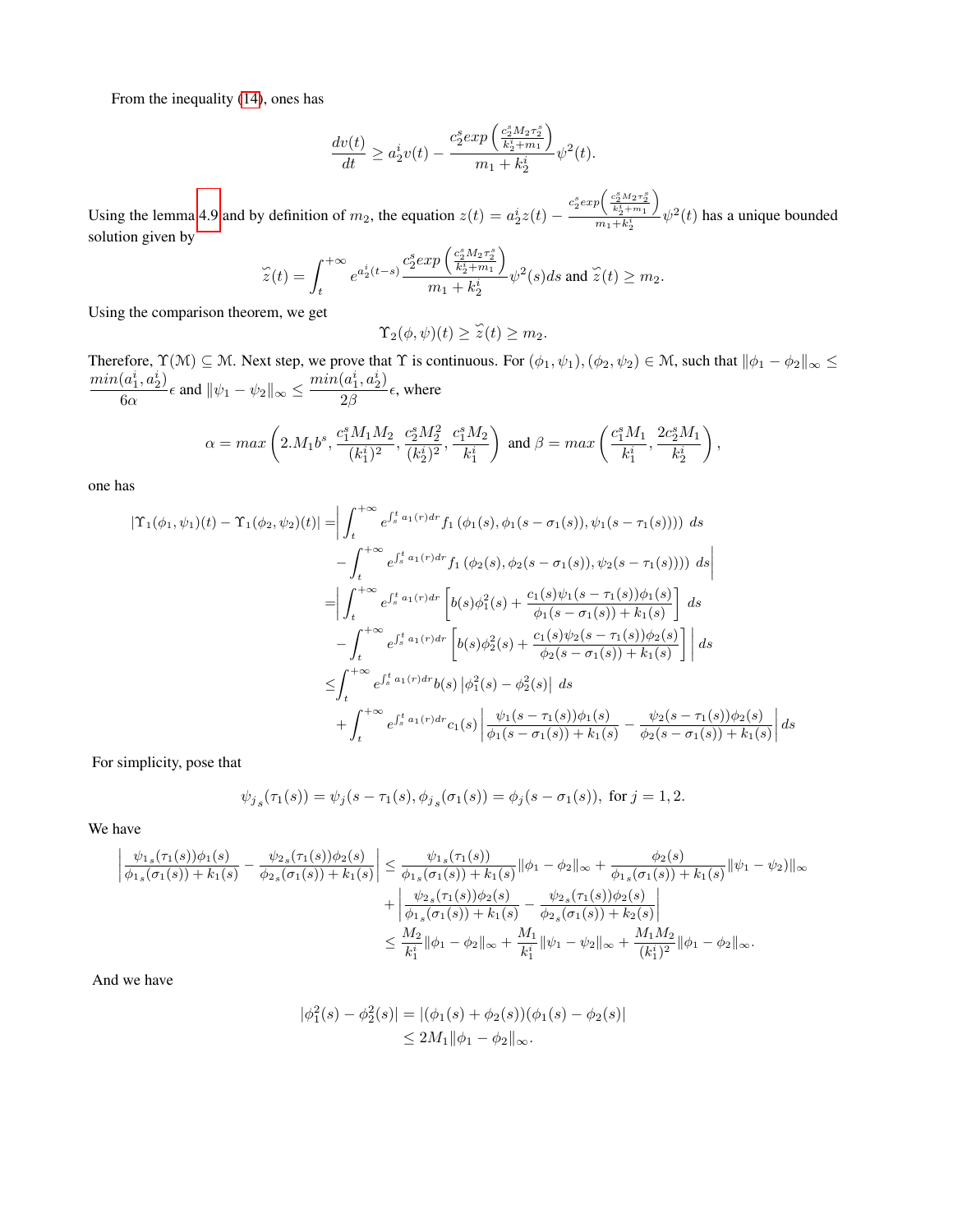Therefore, we obtain

$$
|\Upsilon_{1}(\phi_{1},\psi_{1})(t) - \Upsilon_{1}(\phi_{2},\psi_{2})(t)| \leq \int_{t}^{+\infty} e^{\int_{s}^{t} a_{1}(r) dr} \left\{ 2b^{s} N1 \|\phi_{1} - \phi_{2}\|_{\infty} + \frac{M_{1}}{k_{1}^{i}} \|\psi_{1} - \psi_{2}\|_{\infty} \right\} ds
$$
  
+  $c_{1}(s) \left( \frac{M_{2}}{k_{1}^{i}} + \frac{M_{1} M_{2}}{(k_{1}^{i})^{2}} \right) \|\phi_{1} - \phi_{2}\|_{\infty} + \frac{M_{1}}{k_{1}^{i}} \|\psi_{1} - \psi_{2}\|_{\infty} \right\} ds$   

$$
\leq \int_{t}^{+\infty} e^{a_{1}^{i}(t-s)} \left\{ \left( 2b^{s} M_{1} + \frac{c_{1}^{s} M_{2}}{k_{1}^{i}} + \frac{c_{1}^{s} M_{1} M_{2}}{(k_{1}^{i})^{2}} \right) \|\phi_{1} - \phi_{2}\|_{\infty} + \frac{c_{1}^{s} M_{1}}{k_{1}^{i}} \|\psi_{1} - \psi_{2}\|_{\infty} \right\} ds
$$
  

$$
\leq \int_{t}^{+\infty} e^{a_{1}^{i}(t-s)} \left\{ 3\alpha \|\phi_{1} - \phi_{2}\|_{\infty} + \beta \|\psi_{1} - \psi_{2}\|_{\infty} \right\} ds
$$
  
=  $3\frac{\alpha}{a_{1}^{i}} \|\phi_{1} - \phi_{2}\|_{\infty} + \frac{\beta}{a_{1}^{i}} \|\psi_{1} - \psi_{2}\|_{\infty}$   

$$
\leq \frac{\epsilon}{2} + \frac{\epsilon}{2} = \epsilon.
$$

By conclusion,  $\Upsilon_1$  is a continuous operator.

Now, we should prove that  $\Upsilon_2$  is a continuous operator.

$$
|\Upsilon_{2}(\phi_{1},\psi_{1})(t) - \Upsilon_{2}(\phi_{2},\psi_{2})(t)| = \left| \int_{t}^{+\infty} e^{\int_{s}^{t} a_{2}(r) dr} f_{2}(\phi_{1}(s-\sigma_{2}(s)),\psi_{1}(s),\psi_{1}(s-\tau_{2}(s)))) ds - \int_{t}^{+\infty} e^{\int_{s}^{t} a_{2}(r) dr} f_{2}(\phi_{2}(-\sigma_{2}(s)s),\psi_{2}(s),\psi_{2}(s-\tau_{2}(s)))) ds \right|
$$
  
\n
$$
= \left| \int_{t}^{+\infty} e^{\int_{s}^{t} a_{2}(r) dr} \frac{c_{2}(s)\psi_{1}(s-\tau_{2}(s))\psi_{1}(s)}{\phi_{1}(s-\sigma_{2}(s)) + k_{2}(s)} ds - \int_{t}^{+\infty} e^{\int_{s}^{t} a_{2}(r) dr} \frac{c_{2}(s)\psi_{2}(s-\tau_{2}(s))\psi_{2}(s)}{\phi_{2}(s-\sigma_{2}(s)) + k_{2}(s)} ds \right|
$$
  
\n
$$
\leq \int_{t}^{+\infty} e^{\int_{s}^{t} a_{2}(r) dr} c_{2}(s) \left| \frac{\psi_{1s}(\tau_{2}(s))\psi_{1}(s)}{\phi_{1s}(\sigma_{2}(s)) + k_{2}(s)} - \frac{\psi_{2s}(\tau_{2}(s))\psi_{2}(s)}{\phi_{2s}(\sigma_{2}(s)) + k_{2}(s)} \right| ds.
$$

For  $j = 1$  or 2, pose that

$$
\psi_{j_s}(\tau_2(s)) = \psi_j(s - \tau_2(s)), \phi_{j_s}(\sigma_2(s)) = \phi_j(s - \sigma_2(s)).
$$

We get

$$
\left| \frac{\psi_{1s}(\tau_2(s))\psi_1(s)}{\phi_{1s}(\sigma_2(s)) + k_2(s)} - \frac{\psi_{2s}(\tau_2(s))\psi_2(s)}{\phi_{2s}(\sigma_2(s)) + k_2(s)} \right| \leq \frac{\psi_{1s}(\tau_2(s))}{\phi_{1s}(\sigma_2(s)) + k_2(s)} \|\psi_1 - \psi_2\|_{\infty} + \frac{\psi_{2s}(\sigma_2(s))}{\phi_{1s}(\sigma_2(s)) + k_2(s)} \|\psi_1 - \psi_2\|_{\infty} + \frac{\psi_{1s}(\tau_2(s))\psi_1(s)}{(\phi_{1s}(\sigma_2(s)) + k_2(s))(\phi_{2s}(\sigma_2(s)) + k_2(s))} \|\phi_1 - \phi_2\|_{\infty} + \frac{2M_2}{k_2^i} \|\psi_1 - \psi_2\|_{\infty} + \frac{(M_2)^2}{(k_2^i)^2} \|\phi_1 - \phi_2\|_{\infty}.
$$

Thus, we get

$$
|\Upsilon_2(\phi_1, \psi_1)(t) - \Upsilon_2(\phi_2, \psi_2)(t)| \leq \int_t^{+\infty} e^{\int_s^t a_2(r) dr} c_2(s) \left\{ \frac{2M_2}{k_2^i} \|\psi_1 - \psi_2\|_{\infty} + \frac{M_2^2}{(k_2^i)^2} \|\phi_1 - \phi_2\|_{\infty} \right\} ds
$$
  

$$
\leq \int_t^{+\infty} e^{a_2^i(t-s)} \left\{ \frac{2c_2^s M_2}{k_2^i} \|\psi_1 - \psi_2\|_{\infty} + \frac{c_2^s M_2^2}{(k_2^i)^2} \|\phi_1 - \phi_2\|_{\infty} \right\} ds
$$
  

$$
= \frac{\beta}{a_2^i} \|\psi_1 - \psi_2\|_{\infty} + \frac{\alpha}{a_2^i} \|\phi_1 - \phi_2\|_{\infty}
$$
  

$$
\leq \epsilon.
$$

By conclusion,  $\Upsilon_2$  is a continuous operator.

Next, we need to prove that  $\Upsilon$  is a compact operator. In fact, we show that the following two statements are true :

- 1)  $\{\Upsilon(\phi, \psi) : (\phi, \psi) \in M\} \subset BC(\mathbb{R}, \mathbb{R}^2)$  is equi-continuous.
- 2)  $\{ \Upsilon(\phi, \psi)(t) ; (\phi, \psi) \in M \}$  is relatively compact subset of  $\mathbb{R}^2$  for each  $t \in \mathbb{R}$ .

To prove 1), given  $u, v \in \mathbb{R}$ , such that  $u < v$  and  $|u - v| < \epsilon$ , we have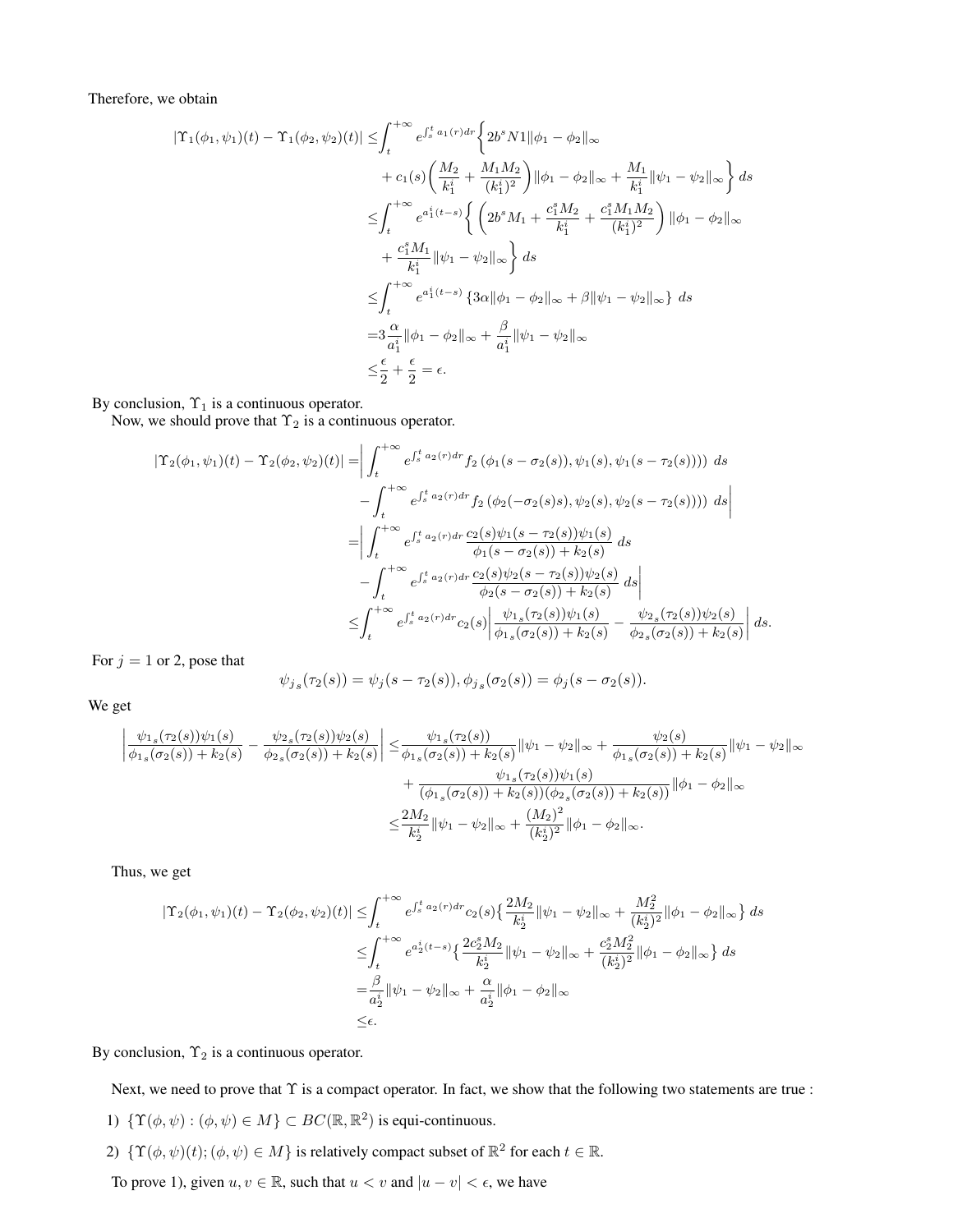$$
\begin{split}\n\left| \Upsilon_{1}(\phi,\psi)(u) - \Upsilon_{1}(\phi,\psi)(v) \right| &= \left| \int_{u}^{+\infty} e^{\int_{s}^{u} a_{1}(r) dr} \left[ b(s) \phi^{2}(s) + \frac{c_{1}(s) \psi(s - \tau_{1}(s)) \psi(s)}{\phi(s - \sigma_{1}(s)) + k_{1}(s)} \right] ds \\
&\quad - \int_{v}^{+\infty} e^{\int_{s}^{v} a_{1}(r) dr} \left[ b(s) \phi^{2}(s) + \frac{c_{1}(s) \psi(s - \tau_{1}(s)) \psi(s)}{\phi(s - \sigma_{1}(s)) + k_{1}(s)} \right] ds \\
&= \left| \int_{u}^{+\infty} e^{\int_{s}^{u} a_{1}(r) dr} \left[ b(s) \phi^{2}(s) + \frac{c_{1}(s) \psi(s - \tau_{1}(s)) \psi(s)}{\phi(s - \sigma_{1}(s)) + k_{1}(s)} \right] ds \\
&\quad - \int_{v}^{u} e^{\int_{s}^{v} a_{1}(r) dr} \left[ b(s) \phi^{2}(s) + \frac{c_{1}(s) \psi(s - \tau_{1}(s)) \psi(s)}{\phi(s - \sigma_{1}(s)) + k_{1}(s)} \right] ds \\
&\quad - e^{\int_{u}^{u} a_{1}(r) dr} \int_{u}^{+\infty} e^{\int_{s}^{u} a_{1}(r) dr} \left[ b(s) \phi^{2}(s) + \frac{c_{1}(s) \psi(s - \tau_{1}(s)) \psi(s)}{\phi(s - \sigma_{1}(s)) + k_{1}(s)} \right] ds \\
&\leq \left| 1 - e^{\int_{u}^{v} a_{1}(r) dr} \right| \int_{u}^{+\infty} e^{\int_{s}^{u} a_{1}(r) dr} \left[ b(s) \phi^{2}(s) + \frac{c_{1}(s) \psi(s - \tau_{1}(s)) \psi(s)}{\phi(s - \sigma_{1}(s)) + k_{1}(s)} \right] ds \\
&\quad + \int_{v}^{u} e^{\int_{s}^{v} a_{1}(r) dr} \left[ b(s) \phi^{2}(s) + \frac{c_{1}(s) \psi(s - \tau_{1}(s)) \psi(s)}{\phi(s - \sigma_{1}(s)) + k_{1}(s)} \right] ds\n\end{split}
$$

Or  $\int_u^v a_1(r) dr > 0 \Rightarrow e^{\int_u^v a_1(r) dr} > 1$ . Therefore

$$
\begin{split}\n\left| \Upsilon_{1}(\phi,\psi)(u) - \Upsilon_{1}(\phi,\psi)(v) \right| &\leq \left( e^{\int_{u}^{v} a_{1}(r) dr} - 1 \right) \int_{u}^{+\infty} e^{\int_{s}^{u} a_{1}(r) dr} \left[ b(s) \phi^{2}(s) + \frac{c_{1}(s) \psi(s - \tau_{1}(s)) \psi(s)}{\phi(s - \sigma_{1}(s)) + k_{1}(s)} \right] ds \\
&\quad + \int_{u}^{v} e^{\int_{s}^{v} a_{1}(r) dr} \left[ b(s) \phi^{2}(s) + \frac{c_{1}(s) \psi(s - \tau_{1}(s)) \psi(s)}{\phi(s - \sigma_{1}(s)) + k_{1}(s)} \right] ds \\
&\leq \left( e^{a_{1}^{s}(v-u)} - 1 \right) \int_{u}^{+\infty} e^{\int_{s}^{u} a_{1}(r) dr} \left[ b(s) \phi^{2}(s) + \frac{c_{1}(s) \psi(s - \tau_{1}(s)) \psi(s)}{\phi(s - \sigma_{1}(s)) + k_{1}(s)} \right] ds \\
&\quad + \int_{u}^{v} e^{\int_{s}^{v} a_{1}(r) dr} \left[ b(s) \phi^{2}(s) + \frac{c_{1}(s) \psi(s - \tau_{1}(s)) \psi(s)}{\phi(s - \sigma_{1}(s)) + k_{1}(s)} \right] ds \\
&\leq \frac{e^{a_{1}^{s}(v-u)} - 1}{a_{1}^{i}} \left[ b^{s} M_{1}^{2} + \frac{c_{1}^{s} M_{1} M_{2}}{k_{1}^{s}} \right] + \frac{e^{a_{1}^{s}(v-u)} - 1}{a_{1}^{i}} \left[ b^{s} M_{1}^{2} + \frac{c_{1}^{s} M_{1} M_{2}}{k_{1}^{s}} \right].\n\end{split}
$$

<span id="page-10-0"></span>Or

 $e^{a_1^s(v-u)}-1 \underset{u\to v}{\to}$  $0.$  (21)

Then

$$
\left|\Upsilon_1(\phi,\psi)(u)-\Upsilon_1(\phi,\psi)(v)\right|\underset{u\to v}{\to} 0.
$$

And

$$
|\Upsilon_{2}(\phi,\psi)(u) - \Upsilon_{2}(\phi,\psi)(v)| = \left| \int_{u}^{+\infty} e^{\int_{s}^{u} a_{2}(r) dr} \frac{c_{2}(s)\psi(s-\tau_{2}(s))\psi(s)}{\phi(s-\sigma_{2}(s)) + k_{2}(s)} ds - \int_{v}^{+\infty} e^{\int_{s}^{v} a_{2}(r) dr} \frac{c_{2}(s)\psi(s-\tau_{2}(s))\psi(s)}{\phi(s-\sigma_{2}(s)) + k_{2}(s)} ds \right|
$$
  

$$
\leq |1 - e^{\int_{u}^{v} a_{2}(r) dr} \left| \int_{u}^{+\infty} e^{\int_{s}^{u} a_{2}(r) dr} \frac{c_{2}(s)\psi(s-\tau_{1}(s))\psi(s)}{\phi(s-\sigma_{1}(s)) + k_{2}(s)} ds + \int_{u}^{v} e^{\int_{s}^{v} a_{2}(r) dr} \frac{c_{2}(s)\psi(s-\tau_{1}(s))\psi(s)}{\phi(s-\sigma_{1}(s)) + k_{2}(s)} ds
$$
  

$$
\leq 2 \left( e^{a_{2}^{s}(v-u)} - 1 \right) \frac{c_{2}^{s} M_{1} M_{2}}{a_{2}^{i} k_{2}^{s}}.
$$

Then from [21](#page-10-0)

$$
|\Upsilon_2(\phi,\psi)(u) - \Upsilon_2(\phi,\psi)(v)| \underset{u \to v}{\to} 0.
$$

which shows that 1) holds.

For the 2) statement, given any  $t \in \mathbb{R}$  and for any  $(\phi, \psi) \in M$ , we get

$$
\Upsilon_1(\phi, \psi)(t) \leq M_1
$$
 And  $\Upsilon_2(\phi, \psi)(t) \leq M_2$ .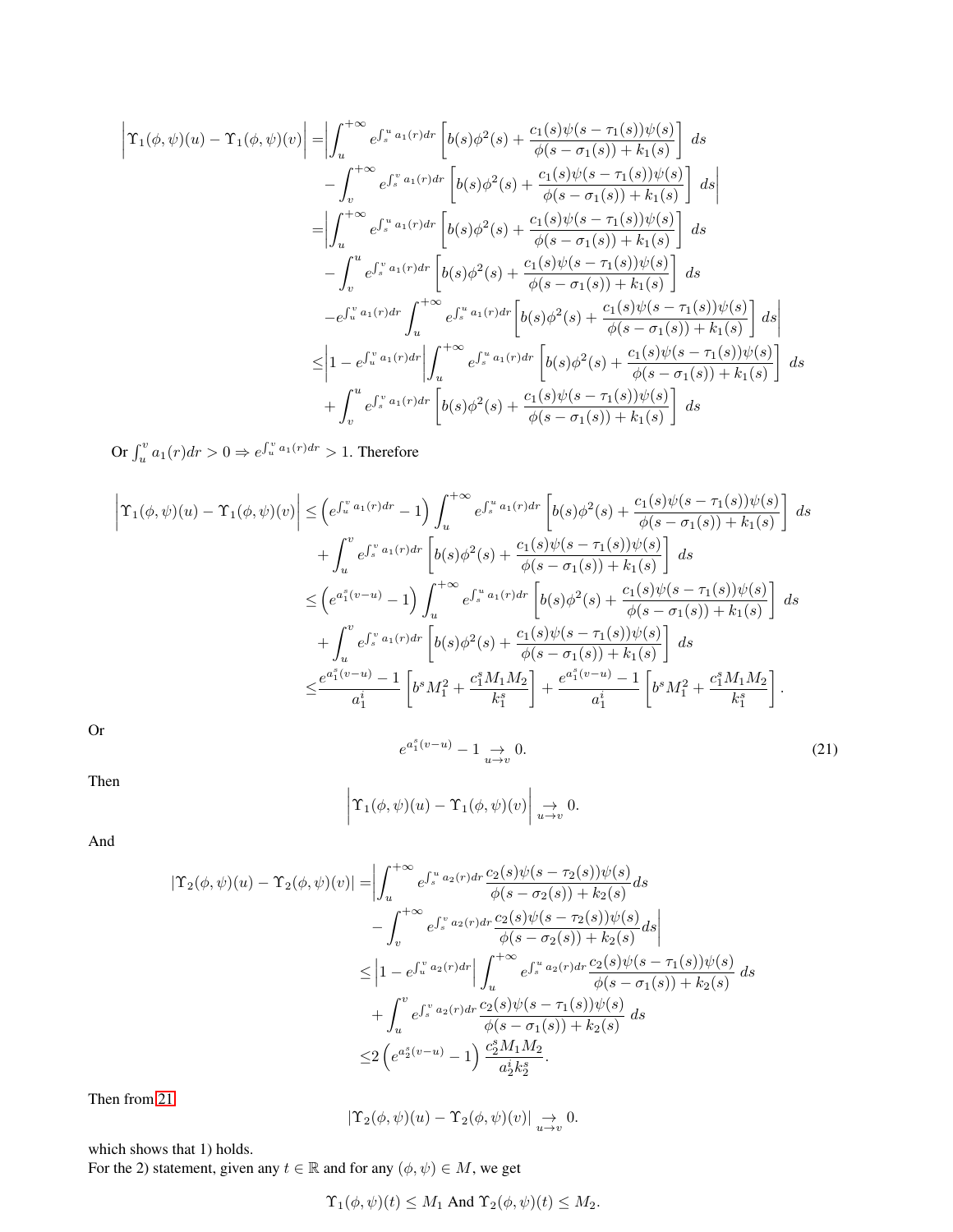Pose now  $\rho = max(M_1, M_2)$ . Therefore  $\Upsilon(\phi, \psi)(t) \in B(0, \rho)$  which proves the result.

Denote the closed convex hull of YM by  $\overline{co} \Upsilon M$ . Since  $\Upsilon M \subseteq M$  and M is closed convex,  $\overline{co} \Upsilon M \subseteq M$ . Thus  $\Upsilon(\overline{co}\Upsilon\mathcal{M}) \subseteq \Upsilon\mathcal{M} \subseteq \overline{co}\Upsilon\mathcal{M}$ . It is easy to verify that  $\overline{co}\Upsilon\mathcal{M}$  has the properties 1) and 2). More explicitly,  $\{\Upsilon(\phi,\psi)(t); (\phi,\psi) \in$  $\overline{co} \Upsilon M$ } is relatively compact  $\mathbb{R}^2$  for each  $t \in \mathbb{R}$ , and  $\overline{co} \Upsilon M \subseteq BC(\mathbb{R}^2)$  is uniformly bounded and equi-continuous. By the Arzela-Ascoli theorem [\[10\]](#page-17-19), the restriction of  $\overline{co} \Upsilon \mathcal{M}$  to every bounded interval I of  $\mathbb{R}$ , namely  $\{\Upsilon(\phi, \psi)(t); (\phi, \psi) \in$  $\overline{co} \Upsilon \mathcal{M} \}_{t \in I}$ , is relatively compact in  $C(I, \mathbb{R}^2)$ . Thus,  $\Upsilon : \overline{co} \Upsilon \mathcal{M} \to \overline{co} \Upsilon \mathcal{M}$  is a compact operator. It follows from Schauder's fixed point theorem that  $\Upsilon$  has a fixed point  $(u^*, v^*)$  in M. The proof is complete.  $\Box$ 

## 5 Stability of the p.a.p solution

Before the stability theorem, we need the following lemma

**Lemme 5.1.** *[\[11\]](#page-17-7)Let* f *be a non-negative function defined on*  $[0; +\infty]$  *such that* f *is integrable on*  $[0; +\infty]$  *and is uniformly continuous on*  $[0; +\infty]$ *. Then* 

$$
\lim_{t \to +\infty} f(t) = 0.
$$

**Definition 5.2.** If  $(u^*, v^*)$  is a pseudo almost periodic solution of system [\(2\)](#page-1-0), and  $(u, v)$  is an any solution of (2) satisfying  $\lim_{t\to+\infty} |u(t)-u^*(t)| = \lim_{t\to+\infty} |v(t)-v^*(t)| = 0$ , then we call this solution  $(u^*, v^*)$  is globally attractive.

<span id="page-11-1"></span>Theorem 5.3. *Assume that*

$$
\liminf \alpha(t), \liminf \beta(t) > 0.
$$

where  $\alpha(t)$  and  $\beta(t)$  are defined in [28](#page-14-0) and [29.](#page-14-1) The pseudo almost periodic solution  $(u^*, v^*)$  is globally attractive.

*Proof.*

Suppose  $(u, v)$  is an any solution of the system [\(2\)](#page-1-0). Define the Lyapunov functional as follows

<span id="page-11-0"></span>
$$
W_1(t) = |\ln u(t) - \ln u^*(t)| + |\ln v(t) - \ln v^*(t)|.
$$

Pose that  $w_1 = u - u^*$ ,  $w_2 = v - v^*$ . And define  $\zeta_i^{-1}$ ,  $\zeta_i^{-1}$  are the inverse functions of  $\zeta_i = t - \sigma_i(t)$ ,  $\zeta_i = t - \tau_i(t)$ , respectively  $i = 1, 2$ .

By calculating Dini derivative of  $V$  along system  $(2)$ , we get

$$
D^{+}W_{1}(t) = sgn(w_{1}(t)) \left[ \frac{u'(t)}{u(t)} - \frac{u^{*'}(t)}{u^{*}(t)} \right] + sgn(w_{2}(t)) \left[ \frac{v'(t)}{v(t)} - \frac{v^{*'}(t)}{v^{*}(t)} \right]
$$
  
\n
$$
= sgn(w_{1}(t)) \left[ -b_{1}(t)w_{1}(t) - c_{1}(t) \left( \frac{v(\zeta_{1}(t))}{u(\zeta_{1}(t)) + k_{1}(t)} - \frac{v^{*}(\zeta_{1}(t))}{u^{*}(\zeta_{1}(t) + k_{1}(t)} \right) \right]
$$
  
\n
$$
- sgn(w_{2}(t))c_{2}(t) \left[ \frac{v(\zeta_{1}(t))}{u(\zeta_{2}(t) + k_{2}(t)} - \frac{v^{*}(\zeta_{2}(t))}{u^{*}(\zeta_{2}(t)) + k_{2}(t)} \right]
$$
  
\n
$$
= -b_{1}(t) |w_{1}(t)| - \frac{c_{1}(t)sgn(w_{1}(t))w_{2}(\zeta_{1}(t))}{u(\zeta_{1}(t)) + k_{1}(t)} + \frac{c_{1}(t)sgn(w_{1}(t))v^{*}(\zeta_{1}(t))w_{1}(\zeta_{1}(t))}{u(\zeta_{1}(t)) + k_{1}(t)} - \frac{c_{2}(t)sgn(w_{2}(t))w_{2}(\zeta_{2}(t))}{u(\zeta_{2}(t)) + k_{2}(t)} + \frac{c_{2}(t)sgn(w_{2}(t))v^{*}(\zeta_{2}(t))w_{1}(\zeta_{2}(t))}{u(\zeta_{2}(t)) + k_{2}(t)} - \frac{sgn(w_{1}(t))w_{2}(t)v^{*}(\zeta_{2}(t))w_{1}(\zeta_{2}(t))}{u(\zeta_{1}(t)) + k_{1}(t)} - \frac{sgn(w_{1}(t))}{u(\zeta_{1}(t)) + k_{1}(t)} \int_{\zeta_{1}(t)}^{t} w_{2}'(s)ds
$$
  
\n
$$
+ \frac{c_{1}(t)v^{*}(\zeta_{1}(t))sgn(w_{1}(t))}{u(\zeta_{1}(t)) + k_{1}(t)(u^{*}(\zeta_{1}(t)) + k_{1}(t)} + c_{1}(t) \frac{sgn(w_{1}(t))}{u(\zeta
$$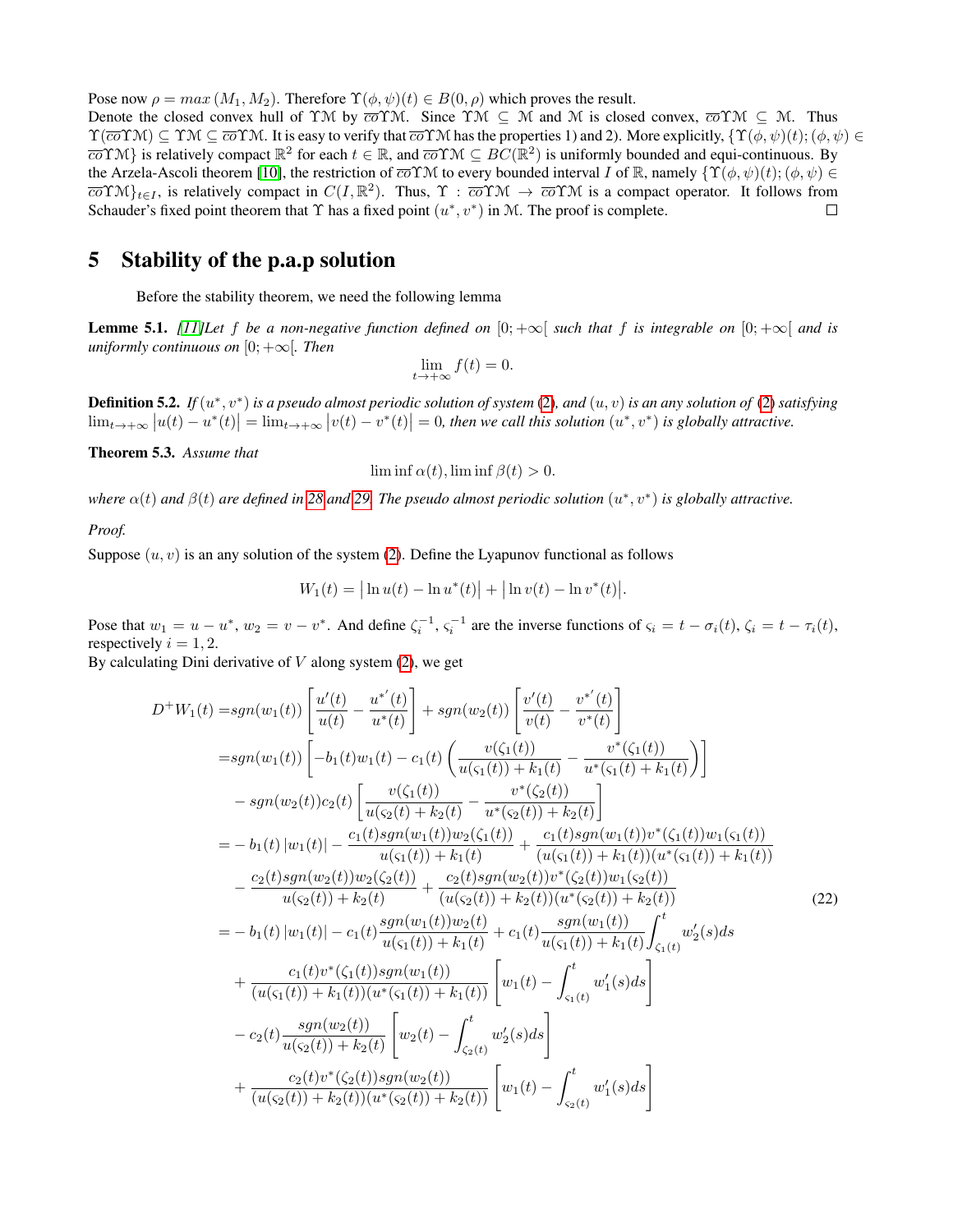Integrating both sides of  $w_1'(t)$  on the interval  $[\varsigma_j(t), t]$  where j=1 or =2, we have

<span id="page-12-0"></span>
$$
\int_{\varsigma_j(t)}^t w_1'(s)ds = \int_{\varsigma_j(t)}^t u(s) \left[ a_1(s) - b_1(s)u(s) - \frac{c_1(s)v(\zeta_1(s))u(s)}{u(\varsigma_1(s)) + k_1(s)} \right]
$$
  
\n
$$
- u^*(s) \left[ a_1(s) - b_1(s)u^*(s) - \frac{c_1(s)v^*(\zeta_1(s))u^*(s)}{u^*(\varsigma_1(s)) + k_1(s)} \right] ds
$$
  
\n
$$
= \int_{\varsigma_j(t)}^t a_1(s)w_1(s) - b_1(s)(u(s) + u^*(s)w_1(s) - \frac{c_1(t)u(s)}{u(\varsigma_1(s)) + k_1(s)} w_2(\zeta_1(s))
$$
  
\n
$$
- \frac{c_1(s)v^*(\zeta_1(s))}{u(\varsigma_1(s)) + k_1(s)} w_1(s) + \frac{c_1(s)v^*(\zeta_1(s))u^*(s)}{(u(\varsigma_1(s)) + k_1(s))(u^*(\varsigma_1(s)) + k_1(s))} w_1(\varsigma_1(s)) ds
$$
  
\n(23)

and Integrating both sides of  $w_2'(t)$  on the interval  $[\zeta_j(t), t]$  where j=1 or =2, we have

$$
\int_{\zeta_j(t)}^t w_2'(s)ds = \int_{\zeta_j(t)}^t v(s) \left[ a_2(s) - \frac{c_2(s)v(\zeta_2(s))v(s)}{u(\zeta_2(s)) + k_2(s)} \right] - v^*(s) \left[ a_2(s) - \frac{c_2(s)v^*(\zeta_2(s))v^*(s)}{u^*(\zeta_2(s)) + k_2(s)} \right] ds
$$
  
\n
$$
= \int_{\zeta_j(t)}^t a_2(s)w_2(s) - \frac{c_2(t)v(s)}{u(\zeta_2(s)) + k_2(s)} w_2(\zeta_1(s))
$$
  
\n
$$
- \frac{c_2(s)v^*(\zeta_2(s))}{u(\zeta_2(s)) + k_2(s)} w_2(s) + \frac{c_2(s)v^*(\zeta_2(s))v^*(s)}{(u(\zeta_2(s)) + k_2(s))(u^*(\zeta_2(s)) + k_2(s))} w_1(\zeta_2(s)) ds
$$
\n(24)

From theorem [3.4,](#page-2-1) we have for all solution  $(u, v)$  of system [\(2\)](#page-1-0)  $\exists M_1 > m_1 \ge 0, M_2 > m_2 > 0$  such that

<span id="page-12-2"></span><span id="page-12-1"></span>
$$
m_1 \le u(t) \le M_1;
$$
  $m_2 \le v(t) \le M_2$   $\forall t \in \mathbb{R}.$ 

Therefore, By substituting [\(23\)](#page-12-0)–[\(24\)](#page-12-1) into [\(22\)](#page-11-0), we get

$$
D^{+}W_{1}(t) \leq -\left(b_{1}^{i} - \frac{c_{1}^{s}M_{2}}{(m_{1} + k_{1}^{i})^{2}} - \frac{c_{2}^{s}M_{2}}{(m_{1} + k_{2}^{i})^{2}}\right)|w_{1}(t)| - \left(\frac{c_{2}^{i}}{M_{1} + k_{2}^{s}} - \frac{c_{1}^{s}}{m_{1} + k_{1}^{i}}\right)|w_{2}(t)| + \frac{c_{1}^{s}}{m_{1} + k_{1}^{i}}\left[a_{2}^{s} + \frac{c_{2}^{s}M_{2}}{m_{1} + k_{2}^{i}}\right] \int_{\zeta_{1}(t)}^{t} |w_{2}(s)|ds + \frac{c_{1}^{s}c_{2}^{s}M_{2}}{(m_{1} + k_{1}^{i})(m_{1} + k_{2}^{i})}\int_{\zeta_{1}(t)}^{t} |w_{2}(\zeta_{1}(s))|ds + \frac{c_{1}^{s}c_{2}^{s}M_{2}^{2}}{(m_{1} + k_{1}^{i})^{2}} \int_{\zeta_{1}(t)}^{t} |w_{1}(\zeta_{2}(s))|ds + \frac{(c_{1}^{s})^{2}M_{1}M_{2}^{2}}{(m_{1} + k_{1}^{i})^{3}} \int_{\zeta_{1}(t)}^{t} |w_{1}(\zeta_{1}(s))|ds + \frac{(c_{1}^{s})^{2}M_{1}M_{2}}{(m_{1} + k_{1}^{i})^{2}} \int_{\zeta_{1}(t)}^{t} |w_{2}(\zeta_{1}(s))|ds + \left[\frac{c_{1}^{s}a_{1}^{s}M_{2}}{(m_{1} + k_{1}^{i})^{2}} + \frac{2c_{1}^{s}b_{1}^{s}M_{1}M_{2}}{(m_{1} + k_{1}^{i})^{2}} + \frac{(c_{1}^{s})^{2}M_{2}^{2}}{(m_{1} + k_{1}^{i})^{3}}\right] \int_{\zeta_{1}(t)}^{t} |w_{1}(s)|ds + \left[\frac{c_{2}^{s}a_{2}^{s}}{m_{1} + k_{2}^{i}} + \frac{(c_{2}^{s})^{2}M_{2}}{(m_{1} + k_{2}^{i})^{2}}\right] \int_{\zeta_{2}(t)}^{t} |w_{2}(\zeta
$$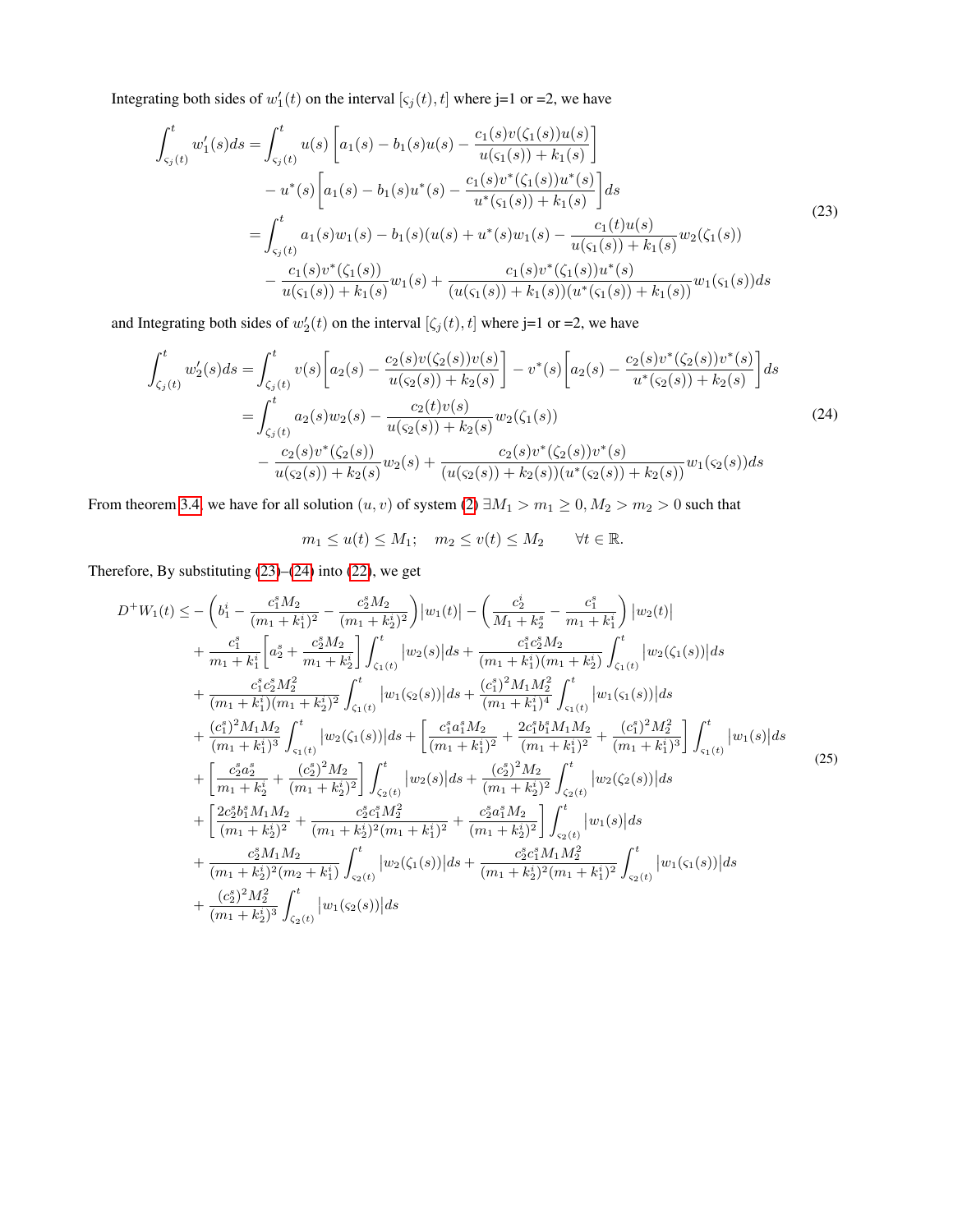Now, Let

$$
\begin{split} &W_{2}(t)=\frac{c_{1}^{s}}{m_{1}+k_{1}^{i}}\bigg[a_{2}^{s}+\frac{c_{2}^{s}M_{2}}{m_{1}+k_{2}^{i}}\bigg]\int_{t}^{\zeta_{1}^{-1}(t)}\int_{\zeta_{1}(u)}^{t}|w_{2}(s)|dsdu+\frac{c_{2}^{s}a_{1}^{s}M_{2}}{(m_{1}+k_{2}^{i})^{2}}\bigg]\int_{t}^{\zeta_{2}^{-1}(t)}\int_{\zeta_{2}(u)}^{t}|w_{1}(s)|dsdu\\ &+\frac{c_{1}^{s}c_{2}^{s}M_{2}^{2}}{(m_{1}+k_{1}^{i}) (m_{1}+k_{2}^{i})^{2}}\int_{t}^{\zeta_{1}^{-1}(t)}\int_{\zeta_{1}(u)}^{t}|w_{1}(\zeta_{2}(s))|dsdu+\frac{(c_{1}^{s})^{2}M_{1}M_{2}}{(m_{1}+k_{1}^{i})^{3}}\int_{t}^{\zeta_{1}^{-1}(t)}\int_{\zeta_{1}(u)}^{t}|w_{2}(\zeta_{1}(s))|dsdu\\ &+\bigg[\frac{c_{1}^{s}a_{1}^{s}M_{2}}{(m_{1}+k_{1}^{i})^{2}}+\frac{2c_{1}^{s}b_{1}^{s}M_{1}M_{2}}{(m_{1}+k_{1}^{i})^{2}}+\frac{(c_{1}^{s})^{2}M_{2}^{2}}{(m_{1}+k_{1}^{i})^{3}}\bigg]\int_{t}^{\zeta_{1}^{-1}(t)}\int_{\zeta_{1}(u)}^{t}|w_{1}(s)|dsdu\\ &+\frac{(c_{2}^{s})^{2}M_{1}M_{2}^{2}}{(m_{1}+k_{1}^{i})^{4}}\int_{t}^{\zeta_{2}^{-1}(t)}\int_{\zeta_{1}(u)}^{t}|w_{1}(\zeta_{1}(s))|dsdu+\frac{c_{2}^{s}a_{2}^{s}}{m_{1}+k_{2}^{i}}\int_{t}^{\zeta_{2}^{-1}(t)}\int_{\zeta_{2}(u)}^{t}|w_{2}(s)|dsdu\\ &+\frac{(c_{2}^{s})^{2}M_{2}}{(m_{1}+k_{2}^{i})^{2}}\int_{t}^{\zeta_{2}^{-1}(t)}\int_{\zeta_{2}(u)}^{
$$

then its derivative is as follows:

<span id="page-13-0"></span>
$$
W'_{2}(t) = \frac{c_{1}^{2}}{m_{1} + k_{1}^{2}} \left[ a_{2}^{2} + \frac{c_{2}^{2}M_{2}}{m_{1} + k_{2}^{2}} \right] \left[ |w_{2}(t)| (\zeta_{1}^{-1}(t) - t) - \int_{\zeta_{1}(t)}^{t} |w_{2}(s)| ds \right] + \frac{c_{1}^{2}c_{2}^{2}M_{2}}{(m_{1} + k_{1}^{2}) (m_{1} + k_{2}^{2})} \left[ |w_{2}(\zeta_{1}(t))| (\zeta_{1}^{-1}(t) - t) - \int_{\zeta_{1}(t)}^{t} |w_{2}(\zeta_{1}(s))| ds \right] + \frac{c_{1}^{2}c_{2}^{2}M_{2}^{2}}{(m_{1} + k_{1}^{2}) (m_{1} + k_{2}^{2})^{2}} \left[ |w_{1}(\zeta_{2}(t))| (\zeta_{1}^{-1}(t) - t) - \int_{\zeta_{1}(t)}^{t} |w_{1}(\zeta_{2}(s))| ds \right] + \frac{c_{1}^{2}M_{1}M_{2}}{(m_{1} + k_{1}^{2})^{2}} \left[ |w_{2}(\zeta_{1}(t))| (\zeta_{1}^{-1}(t) - t) - \int_{\zeta_{1}(t)}^{t} |w_{2}(\zeta_{1}(s))| ds \right] + \frac{c_{1}^{2}M_{1}M_{2}^{2}}{(m_{1} + k_{1}^{2})^{2}} \left[ |w_{1}(\zeta_{1}(t))| (\zeta_{1}^{-1}(t) - t) - \int_{\zeta_{1}(t)}^{t} |w_{1}(\zeta_{1}(s))| ds \right] + \frac{c_{1}^{2}M_{1}M_{2}^{2}}{(m_{1} + k_{1}^{2})^{4}} \left[ |w_{1}(\zeta_{1}(t))| (\zeta_{1}^{-1}(t) - t) - \int_{\zeta_{1}(t)}^{t} |w_{1}(\zeta_{1}(s))| ds \right] + \frac{c_{2}^{2}M_{2}}{(m_{1} + k_{1}^{2})^{4}} \left[ |w_{2}(\zeta_{1}(t))| (\zeta_{2}^{-1}(t) - t) - \int_{\zeta_{2}(t)}^{t} |w_{2}(\zeta_{2}(s))|
$$

Define the Lyapunov functional by  $W(t)=W_1(t)+W_2(t),$  then

<span id="page-13-1"></span>
$$
D^{+}W(t) = D^{+}W_{1}(t) + W_{2}'(t). \tag{27}
$$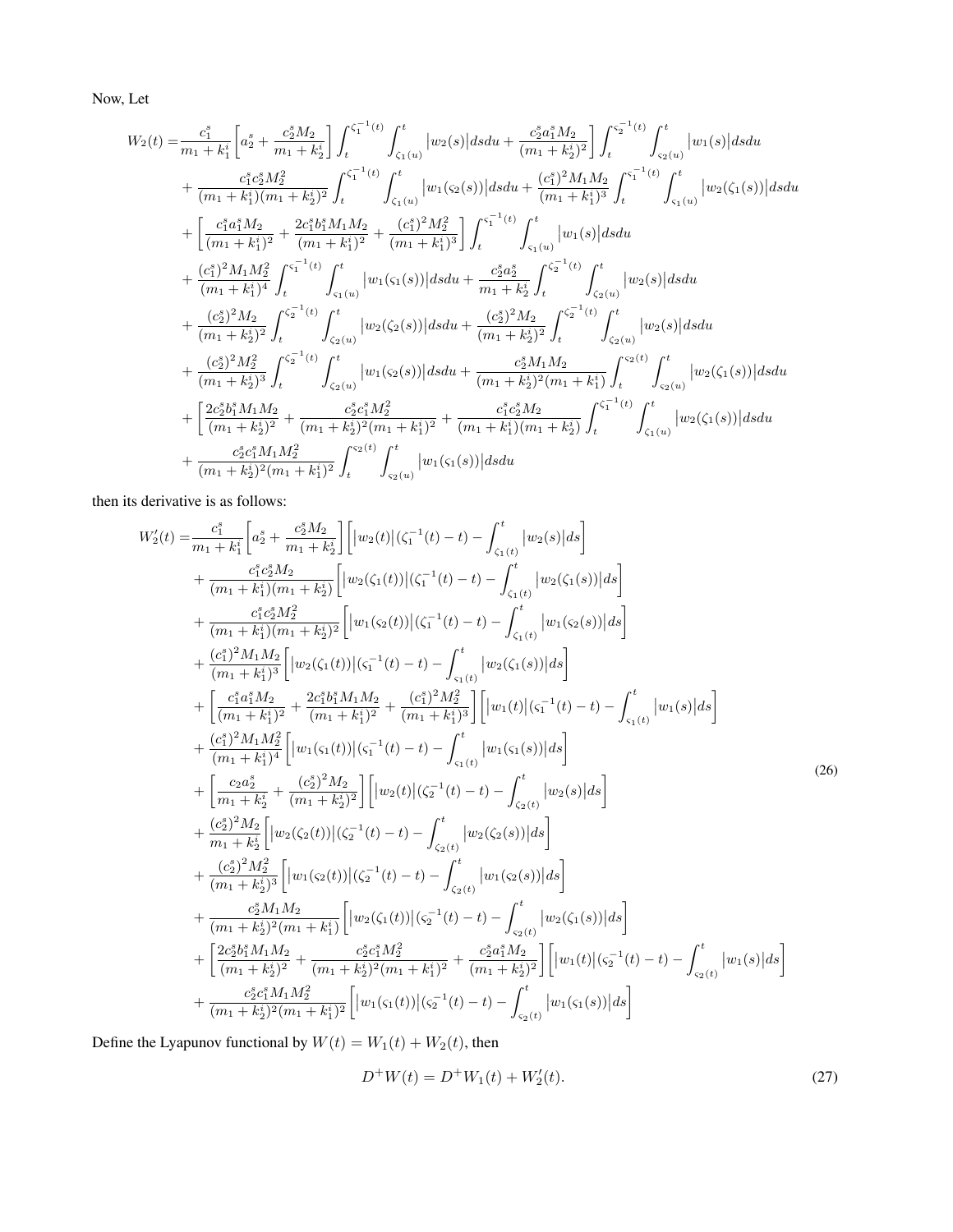Substitution of [\(25\)](#page-12-2)–[\(26\)](#page-13-0) into [\(27\)](#page-13-1) gives:

$$
D^{+}W(t) \leq -\left[b_{1}^{i} - \frac{c_{1}^{s}M_{2}}{(m_{1} + k_{1}^{i})^{2}} - \frac{c_{2}^{s}M_{2}}{(m_{1} + k_{2}^{i})^{2}} - \frac{c_{1}^{s}c_{2}^{s}M_{2}^{2}}{(m_{1} + k_{1}^{i})(m_{1} + k_{2}^{i})^{2}}(\zeta_{1}^{-1}(t) - t) - \left(\frac{c_{1}^{s}a_{1}^{s}M_{2}}{(m_{1} + k_{1}^{i})^{2}} + \frac{2c_{1}^{s}b_{1}^{s}M_{1}M_{2}}{(m_{1} + k_{1}^{i})^{3}} + \frac{(c_{1}^{s})^{2}M_{2}^{2}}{(m_{1} + k_{1}^{i})^{3}} + \frac{(c_{1}^{s})^{2}M_{1}M_{2}^{2}}{(m_{1} + k_{1}^{i})^{4}}\right)(\zeta_{1}^{-1}(t) - t) - \left(\frac{(c_{2}^{s})^{2}M_{2}^{2}}{(m_{1} + k_{2}^{i})^{3}} + \frac{2c_{2}^{s}b_{1}^{s}M_{1}M_{2}}{(m_{1} + k_{2}^{i})^{2}} + \frac{c_{2}^{s}c_{1}^{s}M_{2}^{2}}{(m_{1} + k_{2}^{i})^{2}} + \frac{c_{2}^{s}a_{1}^{s}M_{2}}{(m_{1} + k_{2}^{i})^{2}}\right)(\zeta_{2}^{-1}(t) - t)\right]|w_{1}(t)| - \left[\frac{c_{2}^{i}}{M_{1} + k_{2}^{s}} - \frac{c_{1}^{s}}{m_{1} + k_{1}^{i}} - \frac{c_{1}^{s}}{m_{1} + k_{1}^{i}}\left(a_{2}^{s} + \frac{c_{2}^{s}M_{2}}{m_{1} + k_{2}^{i}} + \frac{c_{1}^{s}c_{2}^{s}M_{2}}{(m_{1} + k_{1}^{i})(u^{i} + k_{2}^{i})}\right)(\zeta_{1}^{-1}(t) - t) - \frac{(c_{1}^{s})^{2}M_{1}M_{2}}{(m_{1} + k_{1}^{i})^{3}}(\zeta_{1}^{-1}(t) - t) - \left(\frac{c_{2}^{s}a_{2}^{s
$$

Let's denote

<span id="page-14-0"></span>
$$
\alpha(t) = b_1^i - \frac{c_1^s M_2}{(m_1 + k_1^i)^2} - \frac{c_2^s M_2}{(m_1 + k_2^i)^2} - \frac{c_1^s c_2^s M_2^2}{(m_1 + k_1^i)(m_1 + k_2^i)^2} (\zeta_1^{-1}(t) - t)
$$
  
 
$$
- \left( \frac{c_1^s a_1^s M_2}{(m_1 + k_1^i)^2} + \frac{2c_1^s b_1^s M_1 M_2}{(m_1 + k_1^i)^2} + \frac{(c_1^s)^2 M_2^2}{(m_1 + k_1^i)^3} + \frac{(c_1^s)^2 M_1 M_2^2}{(m_1 + k_1^i)^4} \right) (\zeta_1^{-1}(t) - t)
$$
  
 
$$
- \left( \frac{(c_2^s)^2 M_2^2}{(m_1 + k_2^i)^3} + \frac{2c_2^s b_1^s M_1 M_2}{(m_1 + k_2^i)^2} + \frac{c_2^s c_1^s M_2^2}{(m_1 + k_2^i)^2 (m_1 + k_1^i)^2} + \frac{c_2^s a_1^s M_2}{(m_1 + k_2^i)^2} \right) (\zeta_2^{-1}(t) - t)
$$
 (28)

<span id="page-14-1"></span>And

$$
\beta(t) = \frac{c_2^i}{M_2 + k_2^s} - \frac{c_1^s}{m_1 + k_1^i} - \frac{c_1^s}{m_1 + k_1^i} \left( a_2^s + \frac{c_2^s M_2}{m_1 + k_2^i} + \frac{c_1^s c_2^s M_2}{(m_1 + k_1^i)(m_1 + k_2^i)} \right) (\zeta_1^{-1}(t) - t)
$$
  
 
$$
- \frac{(c_1^s)^2 M_1 M_2}{(m_1 + k_1^i)^3} (\zeta_1^{-1}(t) - t) - \left( \frac{c_2^s a_2^s}{m_1 + k_2^i} + \frac{(c_2^s)^2 M_2}{(m_1 + k_2^i)^2} + \frac{(c_2^s)^2 M_2}{(m_1 + k_2^i)^2} \right) (\zeta_2^{-1}(t) - t)
$$
  
 
$$
- \left( \frac{c_2^s M_1 M_2}{(m_1 + k_2^i)^2 (m_1 + k_1^i)} + \frac{c_2^s c_1^s M_1 M_2^2}{(m_1 + k_2^i)^2 (m_1 + k_1^i)^2} \right) (\zeta_2^{-1}(t) - t)
$$
(29)

From hypothesis of the theorem, ones have  $\alpha^i = \liminf \alpha(t)$  and  $\beta^i = \liminf \beta(t)$  verified for sufficiently large T, we obtained

$$
D^+W(t) \le -\alpha^i|w_1(t)| - \beta^i|w_2(t)| < 0.
$$

which implies  $W(t)$  is non-increasing on  $[T, +\infty]$ . An integration of above inequality from T to t yields

$$
W(t) + \alpha^{i} \int_{t}^{T} |u(s) - u^{*}(s)| ds + \beta^{i} \int_{t}^{T} |v(s) - v^{*}(s)| ds \le W(T) < +\infty, \quad \forall t > T.
$$

Then

$$
\limsup_{t \to +\infty} \int_t^T |u(s) - u^*(s)| ds \le \frac{W(T)}{\alpha^i} < +\infty \text{ and } \limsup_{t \to +\infty} \int_t^T |v(s) - v^*(s)| ds \le \frac{W(T)}{\beta^i} < +\infty.
$$

Thus we have

$$
\lim_{t \to +\infty} |u(t) - u^*(t)| = \lim_{t \to +\infty} |v(t) - v^*(t)| = 0.
$$

 $\Box$ 

## 6 Example and Stimulation

In order to illustrate some feature of our main results, in this section, we will apply our main results to some special prey-predator systems and demonstrate the efficiencies of our criteria.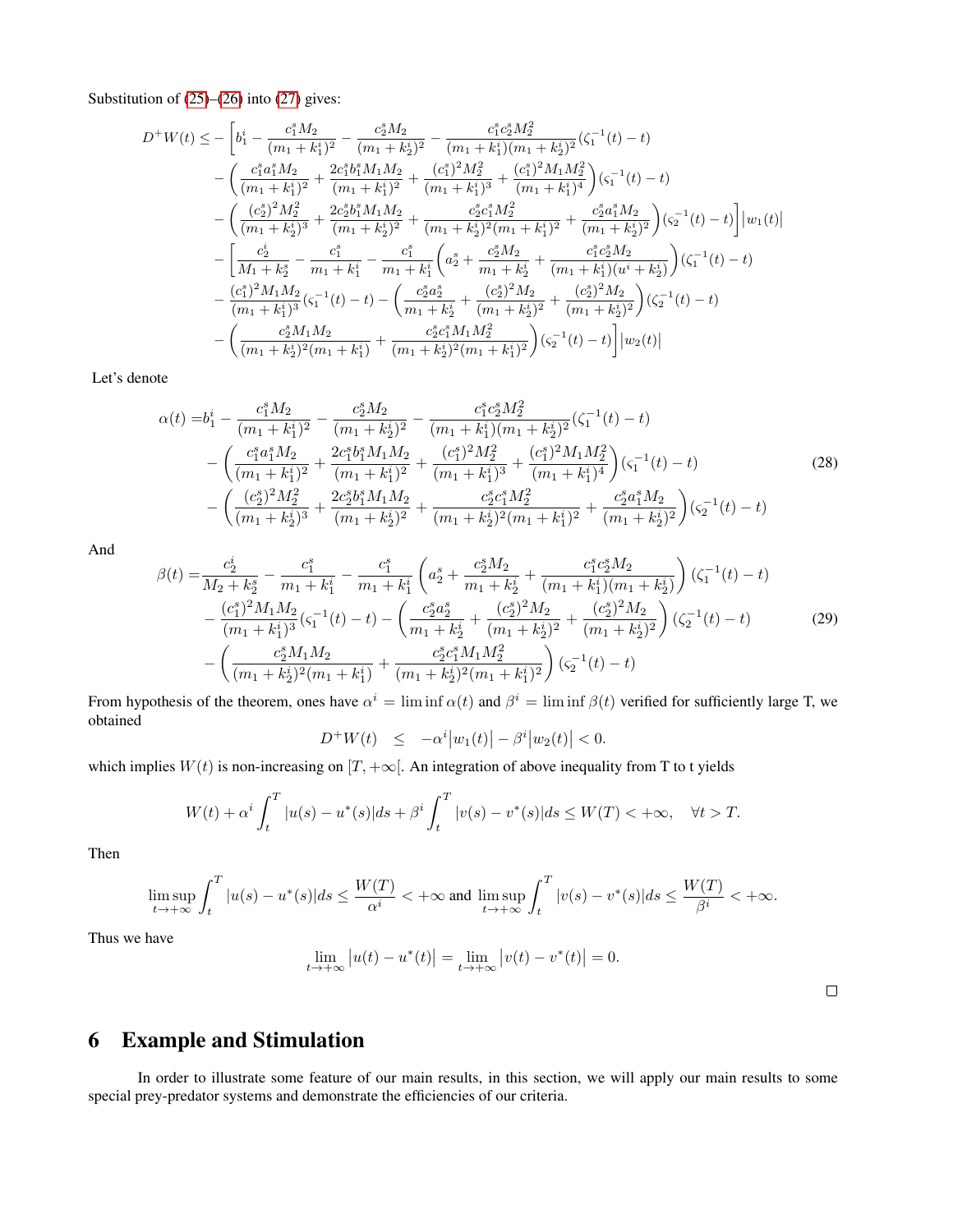## 6.1 Example 1:

In this example, we consider a system without the condition (C0). Then,  $m_1 = 0$ . The system is considered

$$
\begin{cases}\nu'(t) = \left(0.04 + 0.125|\cos(\sqrt{2}t)| + 0.125exp(-t) - (2.6 + 0.5\cos(t))u(t)\right. \\
-\frac{3.2v(t - 0.75)}{u(t - 0.75) + 17}\right)u(t); \\
v'(t) = \left(0.01 + 0.25|\sin(\sqrt{7}t)| - \frac{3.5v(t - 0.75)}{u(t - 0.75) + 3.4}\right)v(t),\n\end{cases} \tag{30}
$$

By a direct calculation, ones have the following table

 $j \mid a_i^i$  $\begin{array}{cc} i & a_j^s \\ j & a_j^s \end{array}$  $b^i$  $\overline{b^s}$  $c^i_j$  $\overline{c_j^s}$  $k^i_j$  $\overline{k_i^s}$  $\frac{s}{j}$   $\sigma_j^s$  $\overline{\tau^s_j}$  $1 \t 0.04 \t 0.29 \t 2.6 \t 3.1 \t 3.2 \t 3.2 \t 17 \t 17 \t 0.75 \t 0.75$  $2 \t 0.01 \t 0.26 \t - \t - \t 3.5 \t 3.5 \t 3.4 \t 3.4 \t 0.75 \t 0.75$ 

Table 1: The ecological parameters of  $u$  and  $v$ .

And  $\alpha^i \simeq 2.4$ ;  $\beta^i \simeq 0.012$ ;  $M_1 = 0.7085$ ;  $m_1 = 0$ ;  $M_2 = 0.6506$ ; and  $m_2 = 0.0829$ . The theorem [\(4.11\)](#page-7-1) is verified and the conditions of theorem [\(5.3\)](#page-11-1) are satisfied. Therefore, there exist at least a pseudo almost periodic which is globally attractive.



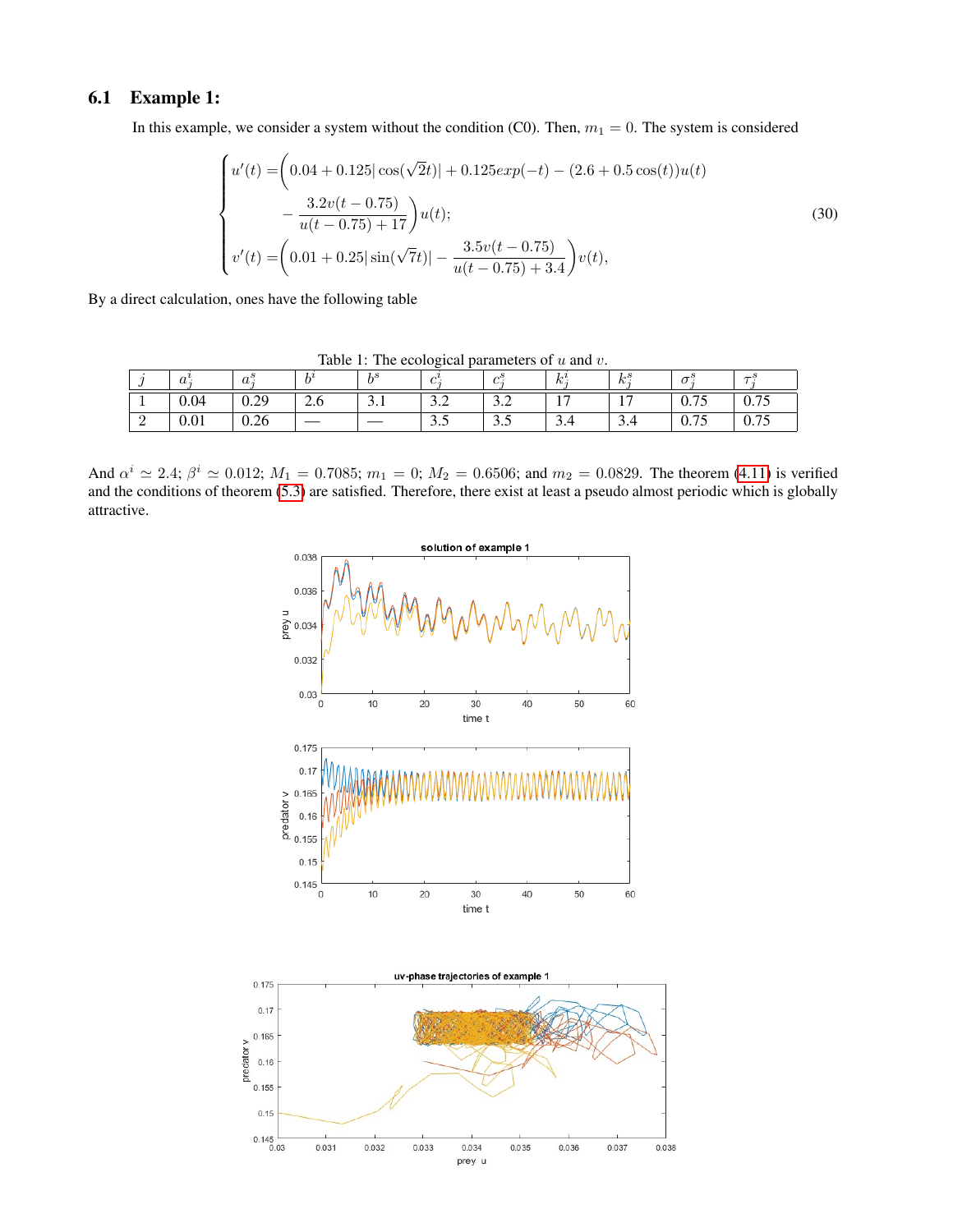## 6.2 Example 2:

In this example, the condition (C0) holds. Let us consider

$$
\begin{cases}\nu'(t) = \left(4.8 + 0.125\left(\left|\cos(\sqrt{2}t)\right| + \left|\cos(\sqrt{2}t)\right|\right) - \left(0.25\left|\cos(t)\right|\right)\right. \\
\left. + \frac{33.72 + 32.72t^2}{4 + 4t^2}\right)u(t) - \frac{0.32v(t - 0.92)}{u(t - 0.92) + 16.7}\right)u(t); \\
v'(t) = \left(0.03 + 0.125\left(\left|\sin(\sqrt{2}t)\right| + \left|\cos(\sqrt{5}t)\right|\right) - \frac{3.6v(t - 0.92)}{u(t - 0.92) + 5.7}\right)v(t),\n\end{cases} \tag{31}
$$

By a direct calculation, ones have the following table

| rable 2. The ecological parameters of $\alpha$ and $\theta$ . |            |            |     |     |                  |                       |                |            |      |      |
|---------------------------------------------------------------|------------|------------|-----|-----|------------------|-----------------------|----------------|------------|------|------|
|                                                               | $\bm{u}$ . | $\bm{u}$ . |     |     |                  |                       | $\mathbb{R}$ . | 1.5<br>rv. |      |      |
|                                                               | 4.8        | 5.05       | 0.1 | o.o | $\Omega$<br>0.32 | $\cap$ $\cap$<br>0.34 | 16.7           | 16.7       | 0.92 | 0.92 |
|                                                               | 0.03       | 0.28       |     |     | U                | J.U                   | ، ب            | ، ب        | 0.92 | 0.92 |

Table 2: The ecological parameters of u and v.

And  $\alpha^i \simeq 7.25$ ;  $\beta^i \simeq 0.009$ ;  $M_1 = 0.6226$ ;  $m_1 = 0.5567$ ;  $M_2 = 0.6403$ ; and  $m_2 = 0.0408$ . The theorem [\(4.11\)](#page-7-1) is verified and the conditions of theorem [\(5.3\)](#page-11-1) are satisfied. Therefore, there exist at least a pseudo almost periodic which is globally attractive.

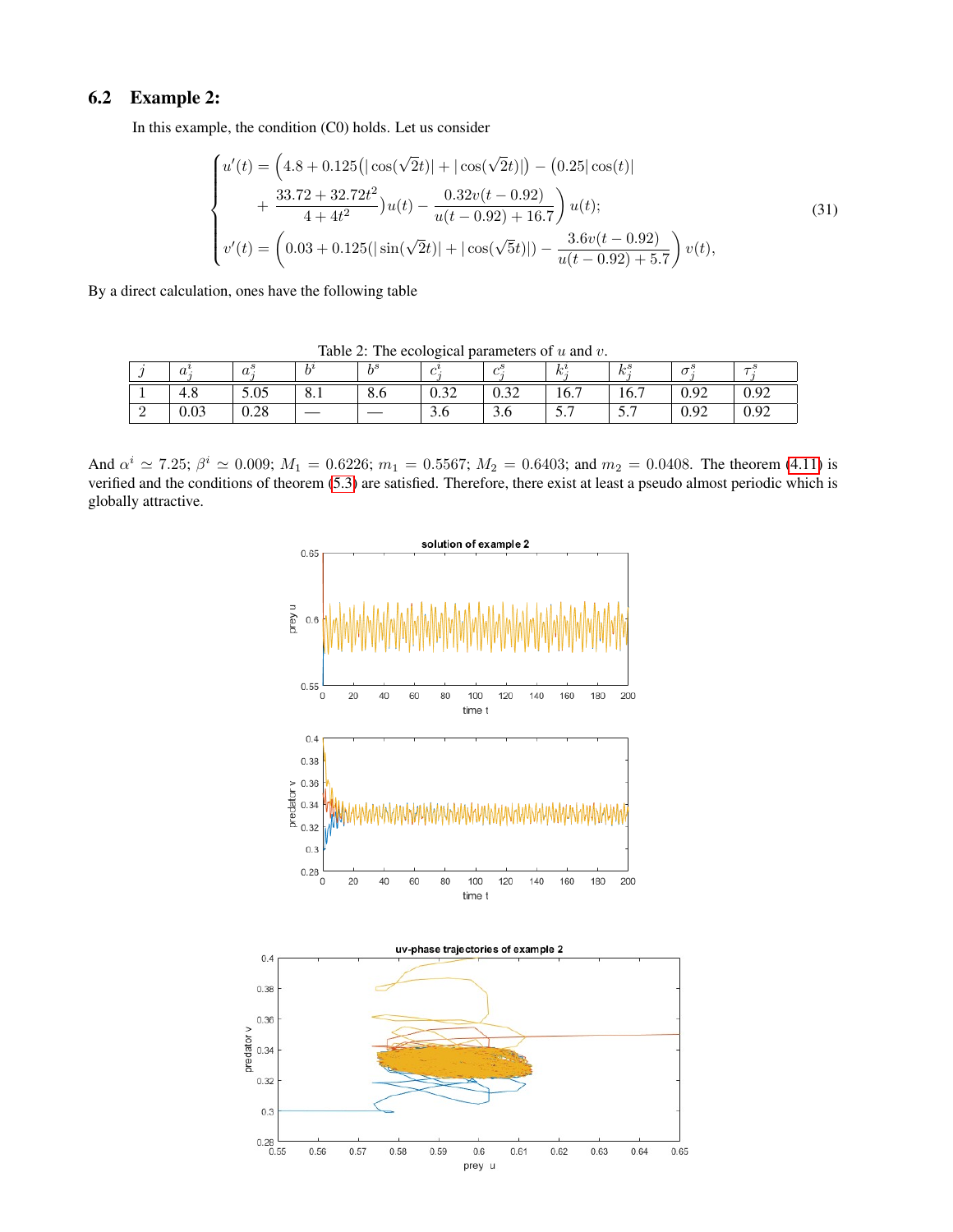## 7 Conclusion

The aim of this paper is to prove the existence of positive almost periodic solution in a Leslie-Gower predator-prey model with continuous delays. Based on new conditions, the global attractivity of the above model is obtained by building a suitable Lyapunov functional. Moreover, some numerical examples show that the our theoretical results are effective

## References

- <span id="page-17-10"></span>[1] M. Amdouni and F. Chérif. The pseudo almost periodic solutions of the new class of lotka–volterra recurrent neural networks with mixed delays. Chaos, Solitons & Fractals, 113:79–88, 2018.
- <span id="page-17-4"></span>[2] M. Aziz-Alaoui. Study of a leslie–gower-type tritrophic population model. Chaos, Solitons & Fractals, 14(8):1275–1293, 2002.
- <span id="page-17-0"></span>[3] M. Aziz-Alaoui and M. D. Okiye. Boundedness and global stability for a predator-prey model with modified lesliegower and holling-type II schemes. Applied Mathematics Letters, 16(7):1069–1075, 2003.
- <span id="page-17-11"></span>[4] D. Békollè, K. Ezzinbi, S. Fatajou, D. E. H. Danga, and F. M. Béssémè. Attractiveness of pseudo almost periodic solutions for delayed cellular neural networks in the context of measure theory. Neurocomputing, 435:253–263, 2021.
- <span id="page-17-15"></span>[5] F. Chen, Z. Li, and Y. Huang. Note on the permanence of a competitive system with infinite delay and feedback controls. Nonlinear Analysis: Real World Applications, 8(2):680–687, 2007.
- <span id="page-17-12"></span>[6] X. Chen and H. Ding. Positive pseudo almost periodic solutions for a hematopoiesis model. J Nonlinear Evol Equ Appl ISSN, 2016(2):25–36, 2016.
- <span id="page-17-13"></span>[7] Z. Chuanyi. Almost periodic type functions and ergodicity. Springer Science & Business Media, 2003.
- <span id="page-17-16"></span>[8] P. Cieutat, S. Fatajou, and G. M. N'Guérékata. Composition of pseudo almost periodic and pseudo almost automorphic functions and applications to evolution equations. Applicable Analysis, 89(1):11–27, 2010.
- <span id="page-17-17"></span>[9] W. A. Coppel. Dichotomies in stability theory, volume 629. Springer, 2006.
- <span id="page-17-19"></span>[10] T. Diagana. Almost automorphic type and almost periodic type functions in abstract spaces. Springer, 2013.
- <span id="page-17-7"></span>[11] K. Gopalsamy. Stability and osilation in delay differential equation in delay differential equations of population dynamics, 1992.
- <span id="page-17-5"></span>[12] Y. Kuang and H. Smith. Global stability for infinite delay lotka-volterra type systems. Journal of differential equations, 103(2):221–246, 1993.
- <span id="page-17-2"></span>[13] P. Leslie and J. Gower. The properties of a stochastic model for the predator-prey type of interaction between two species. Biometrika, 47(3/4):219–234, 1960.
- <span id="page-17-1"></span>[14] P. H. Leslie. Some further notes on the use of matrices in population mathematics. Biometrika, 35(3/4):213–245, 1948.
- <span id="page-17-8"></span>[15] Q. Liao. Almost periodic solution for a lotka-volterra predator-prey system with feedback controls on time scales. In 2018 6th International Conference on Machinery, Materials and Computing Technology (ICMMCT 2018), pages 46–51. Atlantis Press, 2018.
- <span id="page-17-14"></span>[16] H. Lu and G. Yu. Permanence of a gilpin-ayala predator-prey system with time-dependent delay. Advances in Difference Equations, 2015(1):1–15, 2015.
- <span id="page-17-6"></span>[17] N. MacDonald and N. MacDonald. Biological delay systems: linear stability theory. Cambridge University Press, 2008.
- <span id="page-17-9"></span>[18] M. Menouer, A. Moussaoui, and E. A. Dads. Existence and global asymptotic stability of positive almost periodic solution for a predator-prey system in an artificial lake. Chaos, Solitons & Fractals, 103:271–278, 2017.
- <span id="page-17-18"></span>[19] D. Smart. Fixed point theorems, cambridge uni. Press., Cambridge, 1980.
- <span id="page-17-3"></span>[20] K. Steinmuller. Pielou, ec: Mathematical ecology. john wiley & sons, new york-london-sydneytoronto 1977. x, 385 s.,£13.00; 22.45, 1978.